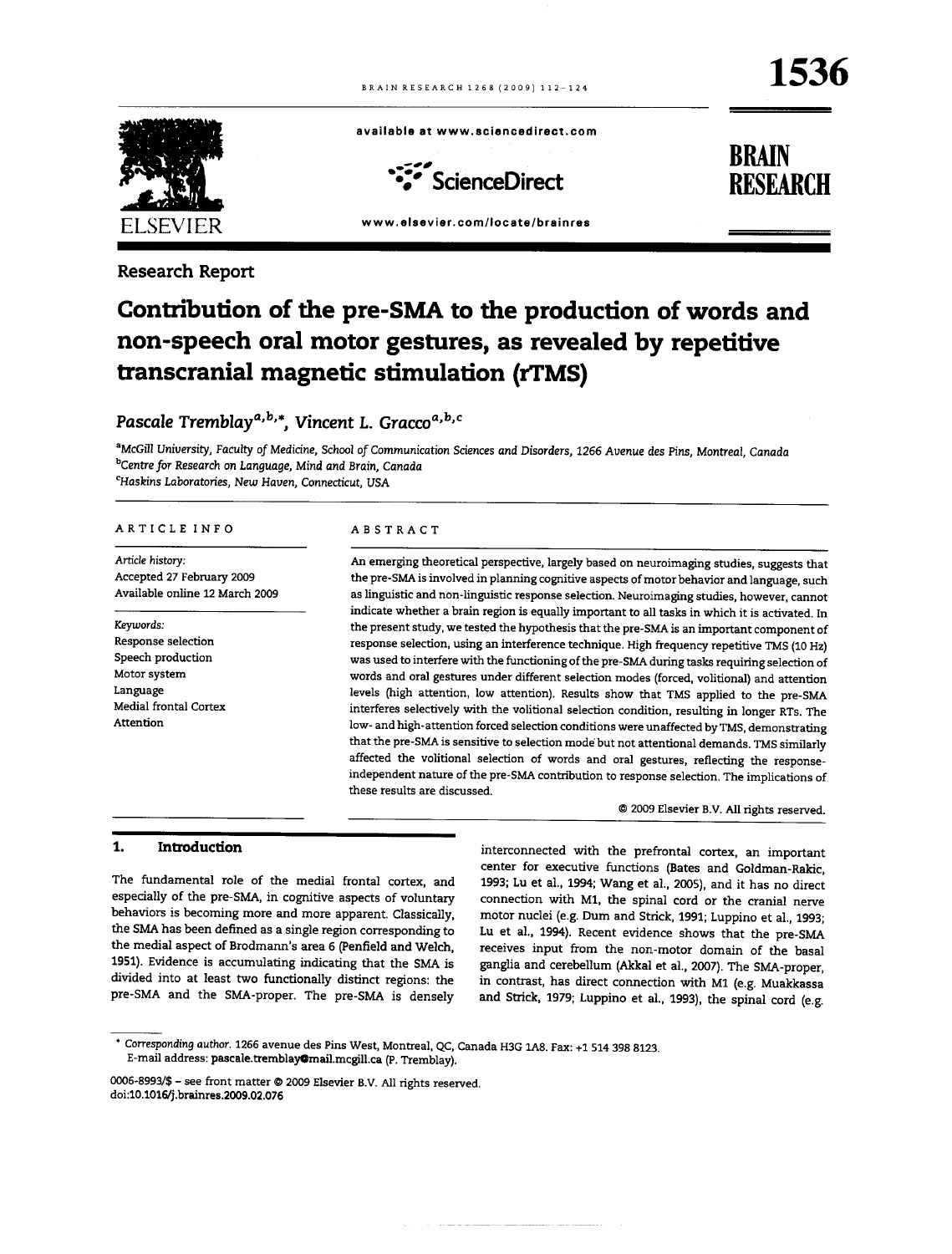[Dum and Strick, 1991; Bates and Goldman-Rakic, 1993; Lu et](#page-10-0) [al., 1994](#page-10-0)) and the cranial nerve motor nuclei ([Morecraft et al.,](#page-11-0) [2001](#page-11-0)). The input that it receives from the basal ganglia and cerebellum originates from motor domains of these regions [\(Akkal et al., 2007\)](#page-10-0). These radically different connectivity patterns suggest that the pre-SMA is involved with highorder aspects of movements such as response selection, conflict monitoring/resolution and decision-making, while the SMA-proper is primarily concerned with the execution of movements.

Consistent with this hypothesis, the pre-SMA has been associated with the production of volitional movements (e.g. [Deiber et al., 1996; Van Oostende et al., 1997; Ullsperger and](#page-10-0) [Von Cramon, 2001; Lau et al., 2004, 2006; Nachev et al., 2005](#page-10-0)), including manual gestures, finger movements and saccades, as well as with tasks involving high response competition/ conflict such as response and task switching [\(Rushworth et al.,](#page-12-0) [2002; Derrfuss et al., 2004; Mars et al., 2007](#page-12-0)), flanker-type tasks [\(Ullsperger and Von Cramon, 2001; Nachev et al., 2005;](#page-12-0) [Botvinick et al., 1999; Fan et al., 2007](#page-12-0)) and inhibition of manual gestures and speech [\(Xue et al., 2008\)](#page-12-0). The pre-SMA is more strongly active for drawing geometrical shapes (internally driven) compared to tracing them (externally cued) [\(Gowen](#page-11-0) [and Miall, 2007\)](#page-11-0); it is also involved in cognitive tasks involving memory and decision-making [\(Donohue et al., 2008](#page-10-0)), verbal trail making test ([Moll et al., 2002](#page-11-0)), and verbal n-back task, wherein participants have to determine whether a visually presented letter has been presented n trials earlier [\(Derrfuss](#page-10-0) [et al., 2004\)](#page-10-0).

The pre-SMA is also involved in a wide variety of overt language production tasks, from the most simple, such as syllable repetition ([Kemeny et al., 2005\)](#page-11-0) to more complex tasks such as word reading ([Fiez et al., 1999\)](#page-10-0), semantic-based word generation [\(Abrahams et al., 2003; Alario et al., 2006; Tremblay](#page-10-0) [and Gracco, 2006](#page-10-0)), letter-based fluency [\(Abrahams et al., 2003](#page-10-0)), verb generation ([Etard et al., 2000](#page-10-0)), word-stem completion [\(Palmer et al., 2001](#page-11-0)), text reciting [\(Bookheimer et al., 2000](#page-10-0)), sentence production ([Kemeny et al., 2005; Haller et al., 2005\)](#page-11-0) and even story telling, a complex and ecological form of spoken language production ([Braun et al., 2001](#page-10-0)). The pre-SMA is also involved in covert noun or verb generation ([Crosson](#page-10-0) [et al., 2001; Persson et al., 2004](#page-10-0)). In general, volitional word production tasks are associated with a higher activation level than more automatic and more externally constrained tasks [\(Etard et al., 2000; Blank et al., 2002; Kemeny et al., 2005; Alario](#page-10-0) [et al., 2006; Tremblay and Gracco, 2006\)](#page-10-0). A recent study comparing the covert selection of verbs, nouns and adjectives, has shown that the SMA/pre-SMA is always active, regardless of the nature of the word ([Blacker et al., 2006](#page-10-0)), suggesting a role for the pre-SMA in a general word selection process. The pre-SMA is also involved in the selection of simple oral gestures [\(Tremblay and Gracco, in press](http://dx.doi.org/doi:10.1016/j.cortex.2009.03.003)) and in the production of selforganized sequences of lip, jaw and tongue movements ([Braun](#page-10-0) [et al., 2001\)](#page-10-0). Recent evidence indicates that the pre-SMA is also active in lexical decision tasks, especially when it involves unfamiliar words or pseudowords [\(Carreiras et al., 2006, 2007](#page-10-0)).

The clinical literature converges with the neuroimaging literature to support a role for the pre-SMA in response selection. A relatively large number of studies have shown that lesions to the SMA/pre-SMA often lead to a deficit with

spontaneous, volitional actions and speech, in the absence of a concomitant paralysis (e.g. [Zentner et al., 1996; Peraud et al.,](#page-12-0) [2002; Fontaine et al., 2002; Russel and Kelly, 2003; Pai, 1999;](#page-12-0) [Mendez, 2004; Chainay et al., 2009](#page-12-0)). Importantly, externally triggered movements are either preserved or they recover relatively quickly. For example, results from a case study revealed persistent difficulty with verbal fluency in a patient who underwent surgical removal of the pre-SMA, while naming, repetition and reading were preserved ([Deblieck](#page-10-0) [et al., 2003](#page-10-0)). Together, neuroimaging studies on healthy volunteers and SMA patient studies suggest a broad role for the pre-SMA in cognitive neuroscience, one that is independent of the response modality (finger, eye, tongue) and task domain (language, memory, motor). The pre-SMA appears to be part of a network that is concerned with response selection in a broad sense.

Previous neuroimaging studies from our laboratory ([Trem](#page-12-0)[blay and Gracco, 2006; Tremblay and Gracco, in press\)](#page-12-0) and others ([Crosson et al., 2001; Alario et al., 2006](#page-10-0)) have shown that the pre-SMA is involved in volitional word selection compared to more constrained word selection tasks. However, since volitional selection usually requires a higher attention level than constrained selection, it is unclear whether the pre-SMA contribution is due to increased attention demands or increased selection demands, or both. While neuroimaging studies can identify the brain regions that are active during response selection, they cannot reveal which of these areas are essential for this process. Transcranial magnetic stimulation (TMS), in contrast, is an interference technique that can be used to establish, in healthy volunteers, the necessity of a circumscribed cortical region for a particular cognitive, motor or language task. TMS-induced "virtual lesions" recover in tenths of milliseconds, that is, too quickly to trigger compensatory changes in the brain, and therefore do not suffer the main caveats of patient studies (spatial resolution, lesioninduced brain plasticity). The primary goal of the present study was to establish, using TMS, whether the pre-SMA is causally related to the selection of words under three different selection modes: a three-alternative low-attention forced selection condition (baseline), a three-alternative high-attention forced selection condition and a three-alternative highattention volitional selection condition. This set of experimental conditions allowed us to dissociate the effect of attention from the effect of selection. Based on the literature, we predicted that TMS-induced disruption would take the form of a slowing of the RT in the volitional selection condition, leaving the RT in the other conditions unaffected. More specifically, we expected a two-way interaction between TMS and selection mode, with the effect of TMS being the strongest in the volitional selection condition. In order to assess the specificity of any potential TMS-related effect in the pre-SMA, we added a control stimulation site, the SMA-proper. While we expected that TMS over the pre-SMA would lead to a TMS by selection mode interaction, we expected no such interaction for SMA-proper stimulation. The two stimulation sites are illustrated in [Fig. 1](#page-2-0).

In most studies of word production, response selection depends on semantic and phonological processing (e.g. word generation from a semantic category). As a result, it is unclear whether the pre-SMA contribution to these tasks is related to a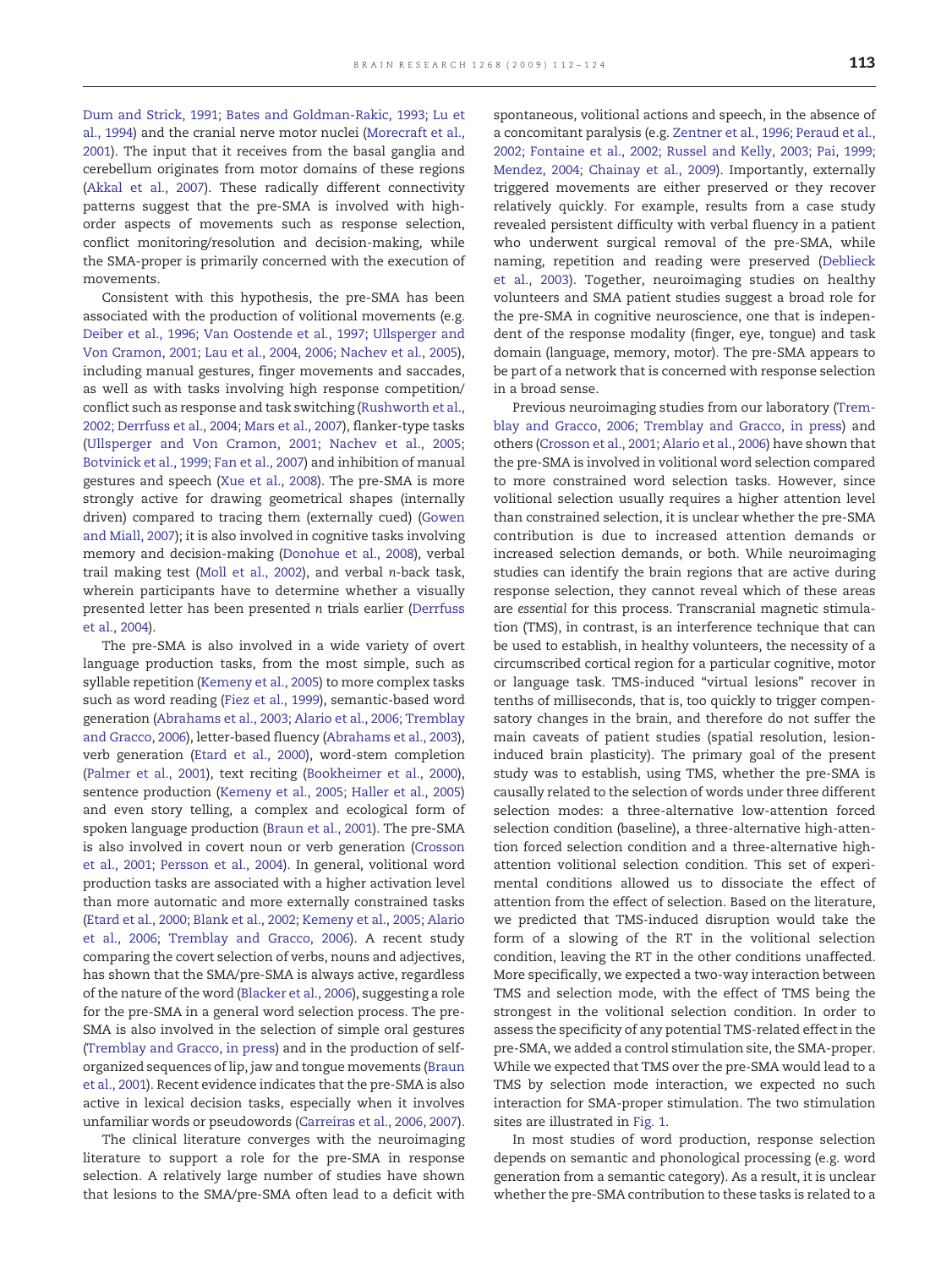A

pre-SMA **SMA-prope** 

general selection mechanism, or whether it is related to the linguistic processes that accompany word production. The other aim of this study was therefore to provide direct evidence that the pre-SMA is involved in the selection of words, in a manner that is analogous to its role in the selection of any other response. In order to demonstrate that the pre-SMA contribution is independent from linguistic processes, we designed a word selection task that required no linguistic processing, but which relied instead on a set of arbitrary SR associations. In order to further demonstrate the generality of the selection process, we compared this non-linguistic word selection task to the selection of oral motor gestures (whistling, making a kissing gesture and a raspberry sound, see [Table 1](#page-3-0) for more details) involving the same set of effectors (mainly the lips). We predicted that the effect of TMS would be similar for the words and for the gestures, that is, that there would be no three-way interaction between TMS, selection mode and response modality, reflecting a role for the pre-SMA in a general (response-independent) selection process. [Fig. 2](#page-3-0) illustrates the experimental design. Refer to the Experimental procedures section for the specifics of the experimental manipulations.

# 2. Results

# 2.1. Response accuracy

Participants' performance reached ceiling with a mean± SD of 99.83%± 0.03 for the experimental group and 99.87%± 0.04 for the control group. The percentages of accurate responses for each experimental condition are listed in [Table 2](#page-4-0).

# 2.2. Volitional response generation

As indicated by the group contingency analyses in [Table 3](#page-4-0), TMS did not affect the manner in which volitional responses were selected. This was true for the majority of the experimental group (11/12) and, likewise, for the majority of the participants in the control group (11/12). The frequency of use of each word and each gesture, for each participant, is provided as Supplementary material (S1).

#### 2.3. Reaction time

<span id="page-2-0"></span>[Table 4](#page-5-0) presents the RT and response duration for all experimental conditions for the experimental group (pre-SMA). The repeated measure ANOVA (rANOVA) revealed a significant main effect of response MODALITY ( $F_{(1,11)}$ = 13.29,  $p = 0.004$ ), with longer RTs for the oral gestures than the words. There was also a significant overall main effect of TMS ( $F_{(1,11)}$  = 13.38,  $p = 0.004$ ), and a significant main effect of selection MODE ( $F_{(2,22)}$ =35.34,  $p$  < 0.001). RTs for the forced choice (1.25 ± 0.07 s) and volitional  $(1.29 \pm 0.069 \text{ s})$  conditions were significantly longer than for the baseline  $(0.81 \pm 0.04 \text{ s})$  (p ≤ 0.05, Bonferroni corrected) but did not differ from one another  $(p= 1.00,$  Bonferroni corrected). As predicted, there was a significant two-way interaction between TMS and selection MODE ( $F_{(2,22)}$ =4.69, p=0.02), indicating that the effect of TMS was only significant for the volitional selection condition

(p≤0.05, Bonferroni corrected). There was a 120 ms difference in RTs for the TMS trials (1.34  $s \pm 0.07$ ) compared to the SHAM trials (1.22 $\pm$ 0.06). This finding is illustrated in [Fig. 3.](#page-5-0) As was also predicted, there was no three-way interaction between TMS, MODE and MODALITY  $(F_{(2,22)}=2.37, p=0.12)$ . There was, however, a significant two-way interaction between TMS and response MODALITY ( $F_{(1,11)} = 9.99$ ,  $p = 0.009$ ), revealing a significant overall TMS effect for the gestures but not for the words. This finding is illustrated in [Fig. 4.](#page-6-0)

[Table 5](#page-6-0) presents the RT and response duration for all experimental conditions for the control group (SMA-proper). The rANOVA revealed a significant main effect of response MODALITY ( $F_{(1,11)}$ = 133.52,  $p$  = 0.00). The RTs were longer for the oral gestures than for the words. The rANOVA also revealed a significant effect of selection MODE  $(F_{(2,22)}=30.53, p<0.0001)$ . RTs for the forced choice (1.31±0.10 s) and volitional (1.29± 0.12 s) conditions were significantly longer than RTs for the baseline condition (0.67 $\pm$ 0.06 s) (p ≤0.05, Bonferroni corrected), but they did not differ from one another  $(p= 1.00)$ . There was also a significant main effect of TMS  $(F_{(1,11)}= 18.27, p= 0.001)$ . As

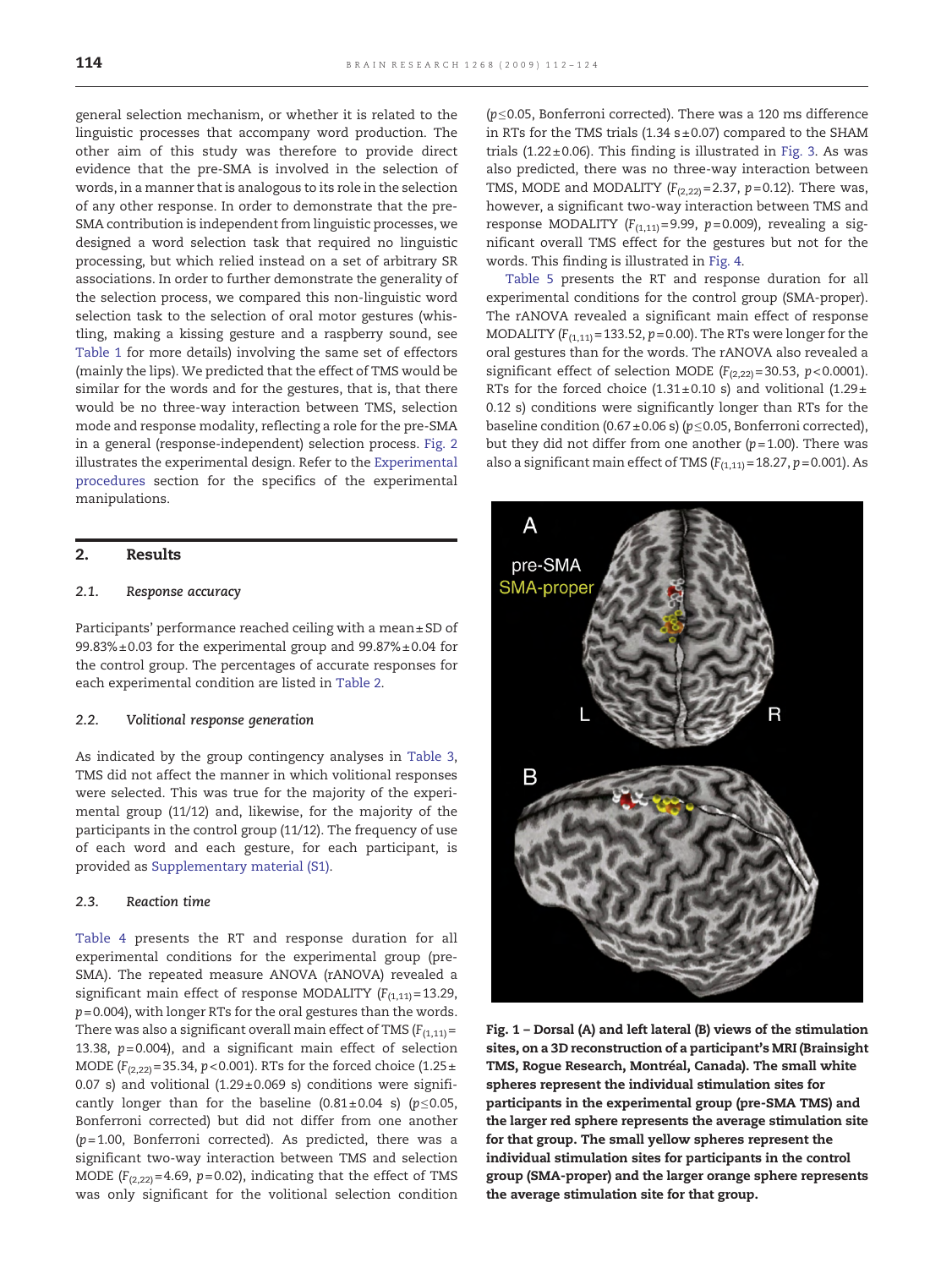| Table 1 - Characteristics of the words and gestures used in the experiment. |                        |                       |                   |                          |                     |                   |               |                    |                    |                    |
|-----------------------------------------------------------------------------|------------------------|-----------------------|-------------------|--------------------------|---------------------|-------------------|---------------|--------------------|--------------------|--------------------|
| Word                                                                        | Gestures               | Concret. <sup>a</sup> | Fam. <sup>b</sup> | <b>KFRO</b> <sup>c</sup> | T-LFRO <sup>d</sup> | Freg <sup>e</sup> | $WF$ rea $^1$ | Phon. <sup>g</sup> | Svll. <sup>h</sup> | Artic <sup>1</sup> |
| Wood                                                                        | Whistling              | 606                   | 574               | 55                       | 620                 | N/A               | N/A           | 3                  |                    | Lips               |
| Fish                                                                        | Raspberry <sup>J</sup> | 597                   | 583               | 70                       | 505                 | N/A               | N/A           | 3                  | ᅩ                  | Lips               |
| Pot                                                                         | Kiss                   | 584                   | 548               | 35                       | 597                 | N/A               | N/A           | 3                  |                    | Lips               |
| Vue                                                                         | Whistling              | N/A                   | N/A               | N/A                      | N/A                 | 93                | 144           | $\mathfrak{D}$     |                    | Lips               |
| Fils                                                                        | Raspberry              | N/A                   | N/A               | N/A                      | N/A                 | 382               | 247           | 3                  |                    | Lips               |
| Point                                                                       | <b>Kiss</b>            | N/A                   | N/A               | N/A                      | N/A                 | 192               | 272           | 3                  |                    | Lips               |

Note: words and gestures on the same row indicate pairing. Words #1 to 3 were used with the English participants and words #4 to 6 were used with the French speaking participants.

a Concreteness rating (100–700) according to the MRC Psycholinguistic database ([http://www.psy.uwa.edu.au/mrcdatabase/uwa\\_mrc.htm](http://www.psy.uwa.edu.au/mrcdatabase/uwa_mrc.htm)) (English words only).

<sup>b</sup> Familiarity rating (100–700) according to the MRC Psycholinguistic database (English words only).

 $\text{c}$  KFRQ: Kucera–Francis written frequency (>0) according to the MRC Psycholinguistic database (English words only).

 $d$  T-LFRQ: Thorndike–Lorge written frequency (0–3,000,000) according to the MRC Psycholinguistic database (English words only).

<sup>e</sup> Frequency rating based on a corpus of recent movie sub-titles containing 16.6 million words taken from 2960 movies ([www.lexique.org\)](http://www.lexique.org) (French words only). The maximal frequency is 33,959.88 and the average is 64.83.

 $^{\rm f}$  Written frequency rating based on a corpus of texts containing 14.7 million words taken from 218 books published between 1950 and 2000 (FranText; [www.lexique.org\)](http://www.lexique.org) (French words only). The maximal frequency is 38,943.65 and the average is 48.37.

<sup>g</sup> Number of phonemes.

 $^{\rm h}\,$  Number of syllables.

<sup>i</sup> Main place of articulation.

 $^{\rm j}$  Making a raspberry sound consists of blowing air out from the mouth while keeping the lips slightly approximated resulting in a sound that is reminiscent of flatulence. In the US it is also called a "Bronx cheer" and signifies derision.

predicted, there was no interaction between TMS and selection MODE  $(F_{(2,22)}=2.79, p=0.83)$ , and no three-way interaction between TMS, MODE and MODALITY  $(F_{(2,22)}=0.26, p=0.11)$ . There was, however, a marginally significant interaction between TMS and response MODALITY  $(F_{(1,11)}=4.21, p=0.06)$ .

# 3. Discussion

The process of selecting a response is an essential component in the planning of voluntary behaviors including language production. The main objective of this study was to examine the contribution of the pre-SMA to this process. Before discussing the results in more details, it is worth mentioning three intrinsic limitations of the TMS technique: 1) intersubject anatomical differences, 2) nonspecific attentional and/ or sensory effects induced by the TMS stimulation, and 3) spatial resolution. In order to minimize inter-subject anatomical differences, the location of the stimulation site was done using frameless stereotaxy and individually adjusted based on participants' own anatomy. Although we did not perform fMRI to determine the specific part of the left SMA/ pre-SMA involved in selecting words and oral gestures, our stimulation sites were consistent with peak activations in these regions during speech production, as reported in previous studies (e.g. [Tremblay and Gracco, 2006; Alario](#page-12-0) [et al., 2006\)](#page-12-0). With regard to the second limitation, we believe that the selectivity of the current TMS interference, which only affected the volitional selection condition, argues against the possibility of a nonspecific TMS effect. As for the third potential limitation, spatial resolution, it might be argued that the size of the stimulator that was used (7 cm) limited our





<span id="page-3-0"></span>Fig. 2 – Examples of the visual stimuli used in the experiment. The faces represent the time during which the participant responded. RT = reaction time, which was calculated from stimulus offset to response onset. The red arrows indicate the time of application of the stimulation (rTMS, Sham). (A) Example of a low attention forced selection trial (baseline) with rTMS. In all conditions, stimulus presentation is always followed by the presentation of a crosshair fixation point, which remains on the screen until the next stimulus is presented 6–8 s later. (B) Example of a high-attention forced selection trial also with TMS. Geometrical shapes indicate the response modality (words, oral gestures), while numbers indicate the specific response (refer to the manuscript for more details). (C) Example of a volitional selection SHAM trial (no TMS). In these trials, the number zero is presented within a circle or a square.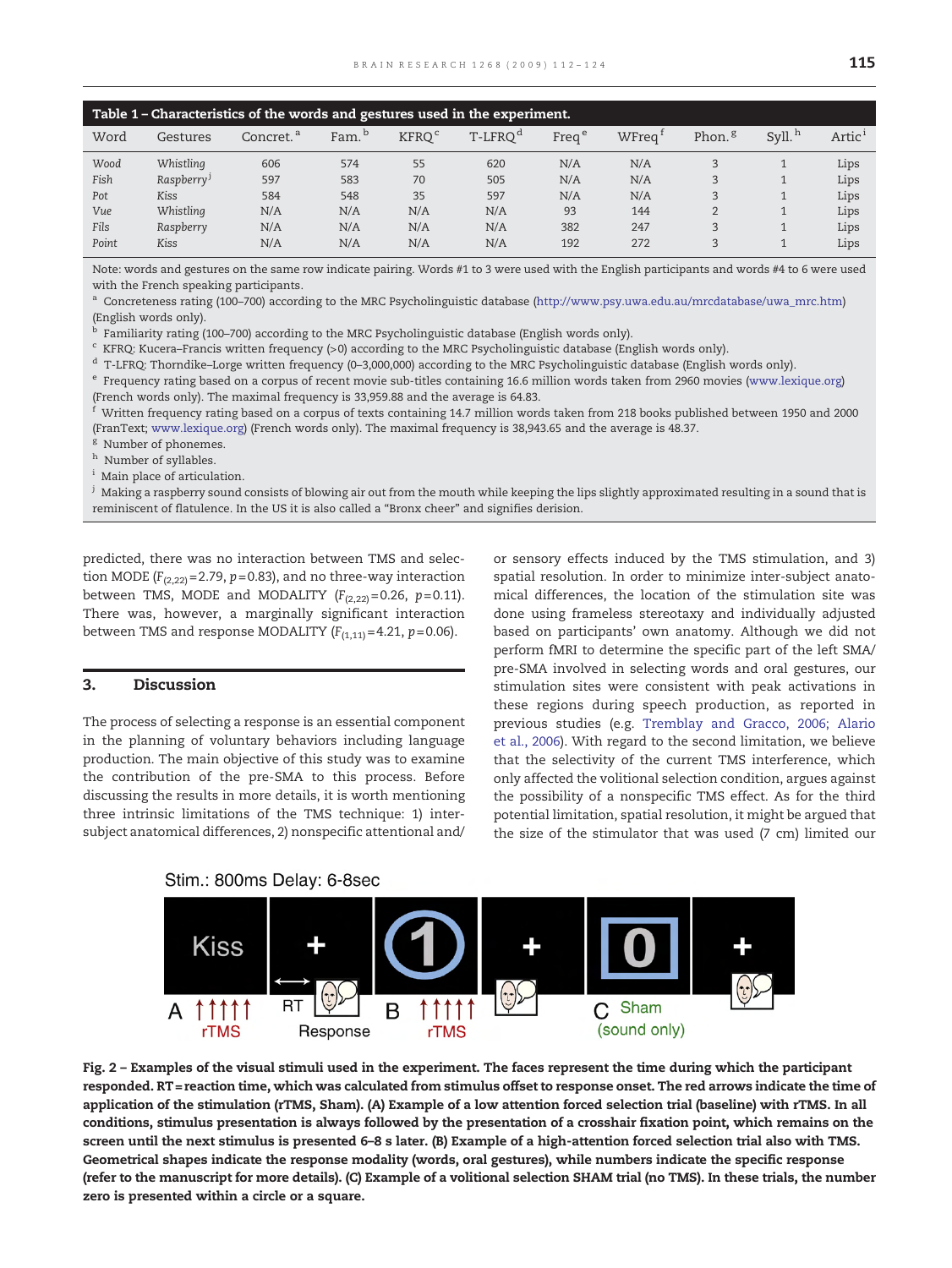| Table 2 - Accuracy results. |                      |                      |                                     |              |                                          |              |  |  |  |  |
|-----------------------------|----------------------|----------------------|-------------------------------------|--------------|------------------------------------------|--------------|--|--|--|--|
| Selection<br>mode           | Response<br>modality | Stimulation<br>level | Control group<br>(mean $% \pm SE$ ) |              | Experimental group<br>(mean $% \pm SE$ ) |              |  |  |  |  |
| Baseline                    | Words                | <b>TMS</b><br>Sham   | 100.0<br>100.0                      | 0.0<br>0.0   | 100.0<br>100.0                           | 0.0<br>0.02  |  |  |  |  |
|                             | Oral gestures        | <b>TMS</b><br>Sham   | 100.0<br>99.9                       | 0.02<br>0.06 | 99.9<br>100.0                            | 0.04<br>0.03 |  |  |  |  |
| Forced                      | Words                | <b>TMS</b><br>Sham   | 99.8<br>99.7                        | 0.07<br>0.15 | 99.7<br>99.9                             | 0.11<br>0.04 |  |  |  |  |
|                             | Oral gestures        | <b>TMS</b><br>Sham   | 99.7<br>99.6                        | 0.1<br>0.1   | 99.7<br>99.7                             | 0.08<br>0.1  |  |  |  |  |
| Volitional                  | Words                | <b>TMS</b><br>Sham   | 99.9<br>99.9                        | 0.05<br>0.05 | 100.0<br>100.0                           | 0.02<br>0.03 |  |  |  |  |
|                             | Oral gestures        | <b>TMS</b><br>Sham   | 99.9<br>99.9                        | 0.05<br>0.03 | 99.9<br>99.9                             | 0.05<br>0.03 |  |  |  |  |

Note: accuracy results (expressed in percentage of correct responses) for the different trial types (baseline = low attention forced selection; forced=high-attention forced selection; volitional =high-attention volitional selection), modalities (words, oral gestures) and stimulation levels (TMS, SHAM) for each of the groups: control (SMA-proper) and experimental (pre-SMA).

ability to dissociate the pre-SMA from the SMA-proper, due to their relative proximity (on average, 2.2. cm apart). This interpretation has the advantage of accounting for the present finding that the TMS-induced behavioral changes were qualitatively similar for the two groups. The finding of a tendency for TMS to interfere with volitional selection in the control group (SMA-proper) might have been caused by stimulation to the adjacent pre-SMA, or by spread of activation from the SMA-proper to the pre-SMA. It is important to mention, however, that our two stimulation sites were consistent with published guidelines for locating the face representation within the pre-SMA and the SMA-proper ([Picard and Strick, 1996](#page-12-0)). In addition, the fact that the group results were quantitatively different suggests that our stimulation targets were distinct, at least to some extent, an interpretation that is consistent with a growing body of evidence suggesting that the effect of TMS is relatively focal (see for example [Walsh and Pascual-Leone, 2003](#page-12-0) for a review).

#### 3.1. Neural implementation of response selection

The primary goal of the present study was to test, using an interference technique (TMS), whether the pre-SMA is causally related to the selection of words under different selection modes (forced and volitional), and attention levels (low and high). We predicted that TMS would interfere specifically with volitional selection, regardless of the response modality (words, gestures), in the experimental group (pre-SMA) only. Results showed that, in support of our predictions, pre-SMA TMS had no effect on low- and high-attention forced selection but did affect volitional selection RTs (with a 115 ms difference between TMS and sham trials). Two main conclusions can be drawn from these findings. First, the contribution of the pre-SMA to response selection is not related to attention, a factor that is frequently confounded with selection. This finding is consistent with two recent fMRI studies showing that when attention level is matched across selection modes, the

# Table 3 – Group level distribution of observed and expected response frequencies along with the effect size (W) and chi-square  $(X^2)$  value for the TMS and Sham trial.

| Group      | Stim.      |                         | Words          |                                           |     |     |                |         |                         |     | Gesture                                   |     |                |                |                |         |            |
|------------|------------|-------------------------|----------------|-------------------------------------------|-----|-----|----------------|---------|-------------------------|-----|-------------------------------------------|-----|----------------|----------------|----------------|---------|------------|
|            |            | Observed<br>frequencies |                | Expected<br>frequencies<br>$(H0$ assumed) |     | W   | $X^2$          |         | Observed<br>frequencies |     | Expected<br>frequencies<br>$(H0$ assumed) |     | W              | $X^2$          |                |         |            |
|            |            | W1                      | W <sub>2</sub> | W3                                        | W1  | W2  | W <sub>3</sub> |         |                         | G1  | G <sub>2</sub>                            | G3  | G <sub>1</sub> | G <sub>2</sub> | G <sub>3</sub> |         |            |
| <b>EXP</b> | Sham       | 178                     | 138            | 147                                       | 167 | 137 | 160            | 0.13    | 3.58                    | 164 | 169                                       | 116 | 170            | 170            | 109            | 0.08    | 1.41       |
|            | <b>TMS</b> | 153                     | 134            | 170                                       | 164 | 135 | 157            | (small) | $(p=0.17)$              | 177 | 171                                       | 102 | 171            | 170            | 109            | (small) | $(p=0.49)$ |
| Control    | Sham       | 155                     | 148            | 161                                       | 157 | 144 | 163            | 0.03    | 0.263                   | 166 | 178                                       | 124 | 155            | 192            | 120            | 0.06    | 0.971      |
|            | <b>TMS</b> | 160                     | 142            | 166                                       | 158 | 146 | 164            | (small) | $(p=0.87)$              | 161 | 185                                       | 122 | 160            | 185            | 122            | (small) | $(p=0.62)$ |

Note. EXP=experimental group (pre-SMA stimulation); Control group (SMA-proper stimulation). Stim=Stimulation level (TMS, Sham). H<sub>0</sub>=null hypothesis (no association between stimulation level and the distribution of responses). The effect sizes (W) were calculated according to the formula by [Cohen \(1988\):](#page-10-0)

$$
W = \sqrt{\sum_{i=1}^{rk=6} (P_{0i} - P_{ei})^2 / P_{ei}}),
$$

<span id="page-4-0"></span>Where rk=the number of rows\*the number of columns (2\*3).  $P_{0i}$ =the proportion in cell i posited by  $H_0$ .  $P_{ei}$ =the observed proportion in cell i. In  $\,$ order to ensure that the group pattern was representative of single subject patterns, the same analysis was conducted for each participant. Results revealed that for all but two participants, there was no relationship between the stimulation level and the distribution of responses.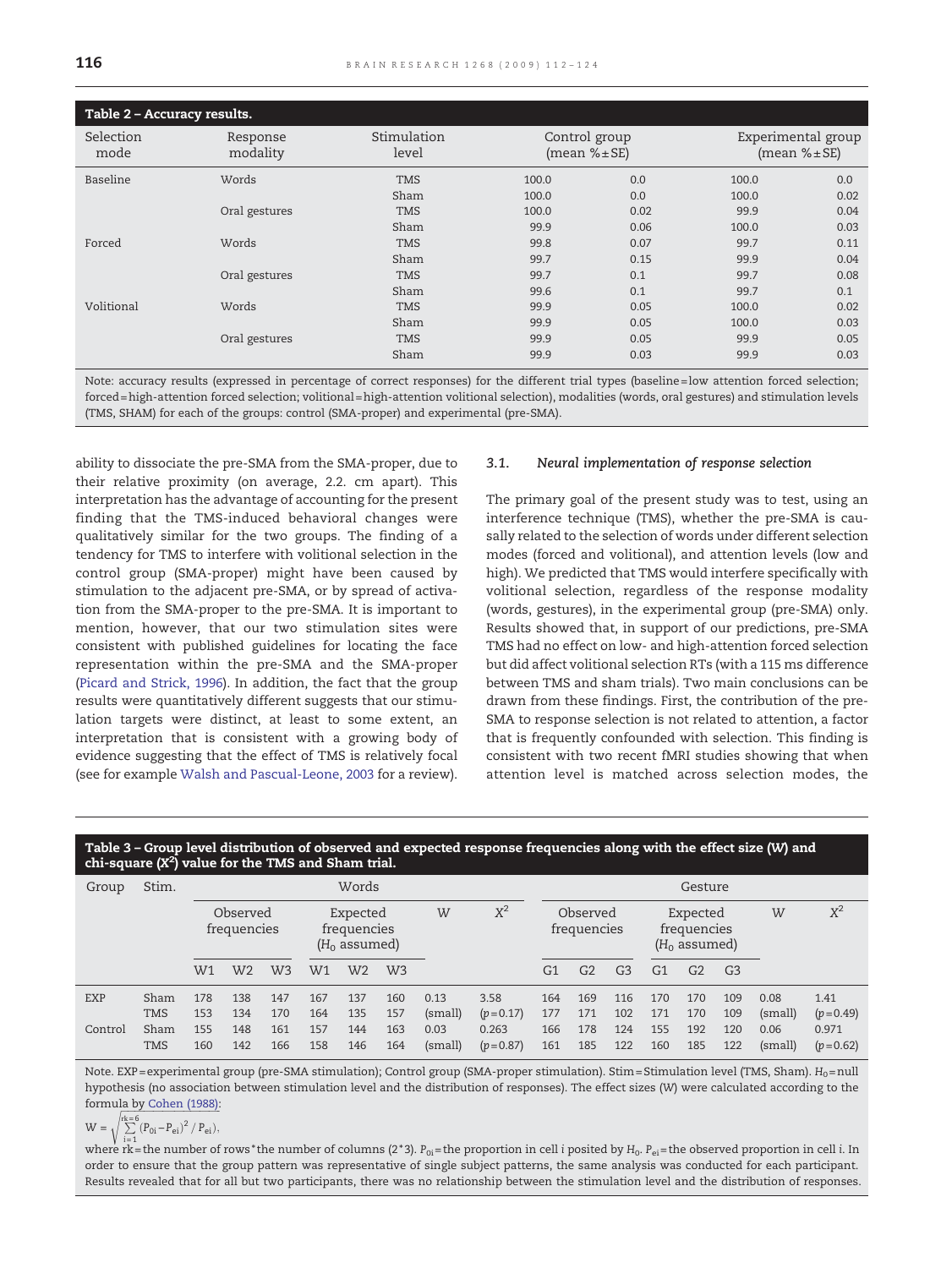#### Table 4 – Descriptive statistics for the experimental group (pre-SMA stimulation).

| Mode                             | Modality | Stim.*     | RT           |      | Duration |      |  |  |  |  |
|----------------------------------|----------|------------|--------------|------|----------|------|--|--|--|--|
|                                  |          |            | Mean         | SD   | Mean     | SD   |  |  |  |  |
| Baseline                         | Words    | Sham       | 0.78         | 0.17 | 0.32     | 0.10 |  |  |  |  |
|                                  |          | <b>TMS</b> | 0.76         | 0.15 | 0.32     | 0.11 |  |  |  |  |
|                                  | Gestures | Sham       | 0.82         | 0.18 | 0.35     | 0.26 |  |  |  |  |
|                                  |          | <b>TMS</b> | 0.86         | 0.18 | 0.42     | 0.28 |  |  |  |  |
| Forced                           | Words    | Sham       | 0.30<br>1.18 |      | 0.32     | 0.10 |  |  |  |  |
|                                  |          | <b>TMS</b> | 1.12         | 0.26 | 0.32     | 0.10 |  |  |  |  |
|                                  | Gestures | Sham       | 1.27         | 0.22 | 0.39     | 0.26 |  |  |  |  |
|                                  |          | <b>TMS</b> | 1.40         | 0.28 | 0.34     | 0.26 |  |  |  |  |
| Volitional                       | Words    | Sham       | 1.14         | 0.22 | 0.32     | 0.10 |  |  |  |  |
|                                  |          | <b>TMS</b> | 1.26         | 0.26 | 0.32     | 0.10 |  |  |  |  |
|                                  | Gestures | Sham       | 1.30         | 0.29 | 0.36     | 0.27 |  |  |  |  |
|                                  |          | <b>TMS</b> | 1.42         | 0.32 | 0.32     | 0.27 |  |  |  |  |
| $\ast$<br>Stimulation condition. |          |            |              |      |          |      |  |  |  |  |

activation level in the pre-SMA is modulated by selection mode ([Lau et al., 2004; Tremblay and Gracco, in press](#page-11-0)).

The second main conclusion that can be drawn from these findings is that the pre-SMA is an important component in a response selection network, but only when selection is volitional. This result is consistent with previous neuroimaging experiments showing a stronger involvement of the pre-SMA for volitional selection compared to forced selection tasks (e.g. [Deiber et al., 1996; Van Oostende et al., 1997; Hyder](#page-10-0) [et al., 1997; Crosson et al., 2001; Ullsperger and Von Cramon,](#page-10-0) [2001; Lau et al., 2004, 2006; Tremblay and Gracco, 2006; Gowen](#page-10-0) [and Miall, 2007; Tremblay and Gracco, in press\)](#page-10-0). It is also consistent with a previous rTMS experiment, which showed that stimulation applied over the pre-SMA during a forced response selection task does not interfere with performance [\(Rushworth et al., 2002\)](#page-12-0). The fact that, in the present study, rTMS applied during volitional selection did not result in a complete incapacity to perform the task, but only in delayed RT, is consistent with previous rTMS studies of the medial frontal cortex (e.g. [Hadland et al., 2001; Rushworth et al., 2002,](#page-11-0) [Kennerly et al., 2004](#page-11-0)). As pointed out by [Walsh and Pascual-](#page-12-0)[Leone \(2003\):](#page-12-0) "In its disruptive mode […] TMS applied while a subject is trying to perform a task induces neural noise into the signal-processing system" (p. 45). "Under most conditions, TMS adds only enough noise to delay the process, but if the task is difficult enough (i.e., in circumstances where internal noise is already high) errors may occur." (p. 66). Hence, it is not necessary to produce a complete behavioral disruption to conclude that a cortical region is causally related to a task.

The finding that the pre-SMA is only causally related to volitional response selection raises the question of its role within the human action system. One possibility is that the pre-SMA is specifically involved in preparing volitional actions, perhaps in providing a motivational signal to bias the choice of one response, allowing selection to occur. Such motivational signal is not necessary during forced selection, so long as the learned stimulus–response (SR) associations can be accessed. The idea that the medial frontal cortex is involved in the preparation of volitional (willed) behaviors is longstanding, although not without controversy. In his seminal article, [Gold](#page-11-0)[berg \(1985\)](#page-11-0) suggested that the medial premotor area (SMA) is a central component in a willed action system (also comprising the basal ganglia and the cingulate motor area), which he described as spontaneous, anticipatory (intention driven), and sensitive to internal factors. This hypothesis, however, cannot account for the pre-SMA activation that is often observed during forced selection tasks (e.g. [Sakai et al., 2000; Kemeny et al., 2006;](#page-12-0) [Mueller et al., 2007, Tremblay and Gracco, in press\)](#page-12-0). Another possibility, more consistent with these findings, is that the pre-SMA is involved in a general response selection process that can by bypassed when responses are selected based on SR associations, as in forced response selection. Put simply, selection in this context may be more automatic, and rely on cortical regions involved in activating a motor response based on a stimulus and less so on the pre-SMA. When a response is freely chosen, in contrast, response competition is high and selection cannot be accomplished in an automatic fashion. In other words, resolving response competition, rather than volition per se, may be one of the functional roles of the pre-SMA. A previous rTMS study by [Jahanshahi and Dirnberger \(1999\)](#page-11-0) provides some evidence for this interpretation. Results of this study showed that rTMS applied over the left dorsolateral prefrontal cortex (DLPFC), but not over the medial frontal cortex, modifies the manner in which participants generate random sequences of numbers, suggesting a role for the DLPFC in biasing the choice of



<span id="page-5-0"></span>Fig. 3 – Mean reaction time, in seconds, for each of the selection mode (Baseline, Forced and Volitional) during the TMS trials and the sham trials, collapsed across response modalities, for the experimental group (left panel) and the control group (right panel).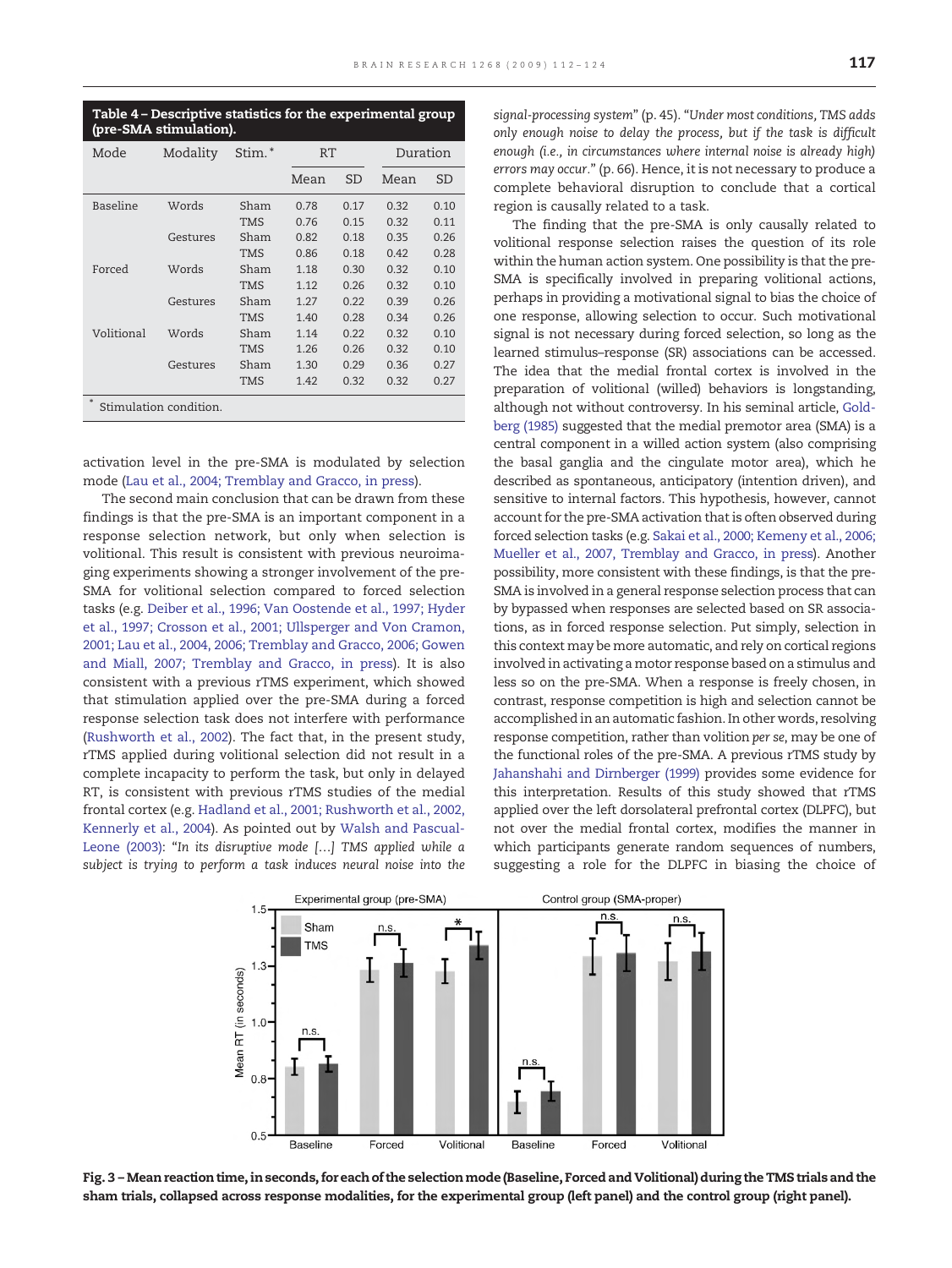

Fig. 4 – Mean reaction time, in seconds, for each of the response modality (words, oral gestures) during the TMS trials and the sham trials, collapsed across seletion mode, for the experimental group (left panel) and the control group (right panel).

responses. In the present study, the contingency analysis revealed no such effect, consistent with Jahahanshi et al. In keeping with this study, hence, the current findings suggest that while the pre-SMA may be involved in resolving competition, the DLPFC may be providing a biasing signal toward one of the competing response alternatives, allowing for selection to occur.

#### 3.2. Pre-SMA, SMA-proper and response selection

As was expected, only the pre-SMA exhibited sensitivity to selection mode. When applied to the SMA-proper, rTMS caused a general slowing of motor responses, in the order of 30 ms (TMS>SHAM trials). This effect did not differ statistically across selection modes. This is in contrast to the effect observed for the pre-SMA, which was specific to the volitional selection task. The finding of a functional dissociation between pre-SMA and the SMA-proper is consistent with the literature on non-human primates indicating a difference between these areas based on cytoarchitecture ([Matelli et al., 1991; Geyer et al., 1998; Vorobiev](#page-11-0) [et al., 1998\)](#page-11-0), connectivity (e.g. [Dum and Strick, 1991; Matelli and](#page-10-0) [Luppino, 1996; Inase et al., 1999;](#page-10-0) Bates et al., 1993; [Lu et al., 1994;](#page-11-0) [Wang et al., 2005; Akkal et al., 2007](#page-11-0)), and excitability properties ([Luppino et al., 1991](#page-11-0)). The connectivity pattern of the pre-SMA suggests that it is involved in supra-motor processes such as response selection, while the SMA-proper appears to be involved in movement execution [\(Rizzolatti et al., 1998; Luppino](#page-12-0) [and Rizzolatti, 2000\)](#page-12-0). In keeping with the known characteristics of the pre-SMA and SMA-proper, the present results further support the notion that the SMA-proper has a general motor or premotor function, while the pre-SMA is modulated by higherorder cognitive-motor factors such as selection mode. A previous rTMS study has shown that stimulation over the pre-SMA interferes with response switching, while stimulation over the SMA-proper during the same task had no observable effect, neither on response switching nor on response selection ([Rushworth et al., 2002](#page-12-0)). Our results concur with those of [Rushworth et al. \(2002\)](#page-12-0) demonstrating that the pre-SMA, but not the SMA-proper, is concerned with higher-order cognitivemotor processes such as volitional response selection and response switching.

#### 3.3. Selection across response modalities

The pre-SMA is activated for tasks involving linguistic-based response selection, such as word generation (Etard et al., 2000; [Crosson et al., 2001; Chung et al., 2005; Alario et al.,](#page-10-0) [2006; Tremblay and Gracco, 2006](#page-10-0)), verbal fluency [\(Abrahams](#page-10-0) [et al., 2003; Schlosser et al., 1998; Basho et al., 2007\)](#page-10-0), and even propositional speech ([Braun et al., 2001; Blank et al., 2002\)](#page-10-0). However, one question that has not been addressed previously is whether the pre-SMA contributes directly to the linguistic operations such as semantic or phonemic-based search, morphological or syntactic encoding or contributes in a more language-independent way to any kind of response selection. In the present study, selection of words and

| Table 5 – Descriptive statistics for the control group<br>(SMA stimulation). |          |            |      |      |          |      |  |  |  |  |
|------------------------------------------------------------------------------|----------|------------|------|------|----------|------|--|--|--|--|
| Mode                                                                         | Modality | Stim.*     | RT   |      | Duration |      |  |  |  |  |
|                                                                              |          |            | Mean | SD   | Mean     | SD   |  |  |  |  |
| Baseline                                                                     | Words    | Sham       | 0.59 | 0.24 | 0.34     | 0.13 |  |  |  |  |
|                                                                              |          | <b>TMS</b> | 0.62 | 0.20 | 0.37     | 0.14 |  |  |  |  |
|                                                                              | Gestures | Sham       | 0.70 | 0.24 | 0.32     | 0.19 |  |  |  |  |
|                                                                              |          | <b>TMS</b> | 0.77 | 0.21 | 0.35     | 0.18 |  |  |  |  |
| Forced                                                                       | Words    | Sham       | 1.16 | 0.36 | 0.34     | 0.12 |  |  |  |  |
|                                                                              |          | <b>TMS</b> | 1.12 | 0.31 | 0.34     | 0.12 |  |  |  |  |
|                                                                              | Gestures | Sham       | 1.42 | 0 40 | 0.36     | 0.18 |  |  |  |  |
|                                                                              |          | <b>TMS</b> | 1.49 | 0.40 | 0.30     | 0.18 |  |  |  |  |
| Volitional                                                                   | Words    | Sham       | 1.16 | 0.40 | 0.34     | 0.12 |  |  |  |  |
|                                                                              |          | TMS        | 1.27 | 0.40 | 0.33     | 0.12 |  |  |  |  |
|                                                                              | Gestures | Sham       | 1.37 | 0.40 | 0.32     | 0.19 |  |  |  |  |
|                                                                              |          | TMS        | 1.44 | 0.45 | 0.30     | 0.17 |  |  |  |  |

<span id="page-6-0"></span>Stimulation condition.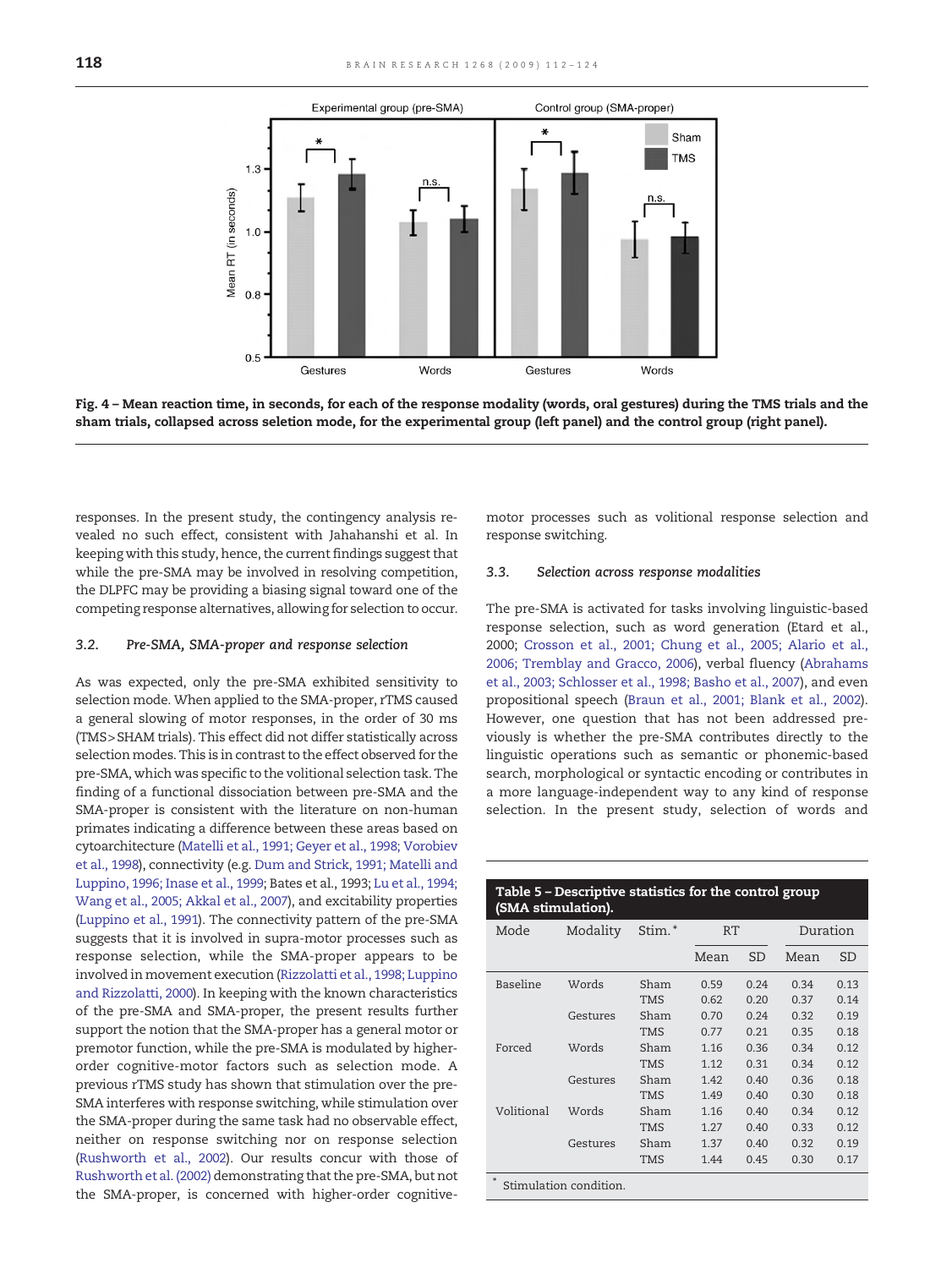gestures was never contingent upon semantic or phonological processing; instead, it relied on a set of arbitrary SR associations. Results clearly demonstrate that even in the absence of linguistic processing, volitional word selection is affected by rTMS applied over the pre-SMA; likewise for the oral gestures. These results have important theoretical implications for the modeling of language production, indicating that a task-general process is involved during language production, especially when language is produced spontaneously and volitionally. Contemporary models of speech and language (e.g. [Indefrey and Levelt, 2004; Hickok](#page-11-0) [and Poeppel, 2007; Guenther et al., 2006; Riecker et al., 2005\)](#page-11-0) usually focus on language-specific processes (e.g. lexical selection, morpho-phonological code retrieval, phonetic encoding) providing no information about the manner and extent to which language production is bound to the production of other behaviors, and relies on domain-general neural resources. A more global understanding of brain processes requires a thorough understanding of the manner in which systems supporting different behaviors overlap one another functionally. Further studies are needed to understand how a general response selection process interacts with language-specific processes allowing contextually appropriate language to emerge.

Another important finding of the current study is that RT in both the experimental and control groups exhibited a TMS by modality interaction. This interaction revealed a stronger overall TMS interference effect on the oral gesture condition. One possible interpretation is that the oral gestures were associated with a greater (motor) difficulty level than the words, and hence were more vulnerable to interference. Alternatively, this vulnerability of the gestures may be related to a frequency/familiarity effect rather than a difficulty effect per se. Reports of familiarity effects on RTs are abundant in the literature. For example, word familiarity is known to affect word recognition times (e.g. [Howes and Solomon, 1951; Gibson](#page-11-0) [et al., 1970; Forster and Chambers, 1973; Scarborough et al.,](#page-11-0) [1977](#page-11-0)), lexical decision times [\(Bradshaw and Nettleton, 1974;](#page-10-0) [Gerhand and Barry, 1999; Morrison and Ellis, 1995\)](#page-10-0), word naming ([Gerhard and Barry, 1998; Morrison and Ellis, 2000](#page-10-0)), and object/picture naming ([Barry et al., 1997; Ellis and](#page-10-0) [Morrison, 1998\)](#page-10-0). Interestingly, recent evidence suggests that the SMA/pre-SMA region is sensitive to motor and non-motor familiarity effects. For example, it has been shown that word frequency modulates activation in the SMA/pre-SMA region, with greater activation for lexical decisions involving low frequency words than high frequency words, and for reading aloud low frequency words compared with reading aloud high frequency words [\(Carreiras et al., 2006\)](#page-10-0). More recently, it was shown that activation in the SMA/pre-SMA region is greater for pseudoword reading compared with word reading, and for lexical decision involving pseudowords compared with words [\(Carreiras et al., 2007](#page-10-0)). In keeping with these findings, the current results demonstrate that the production of unfamiliar, perhaps more difficult responses, is more vulnerable to stimulation of the SMA/pre-SMA region. Based on these findings, we predict that the use of more familiar gestures would preclude modality effects. This is, however, entirely speculative and this hypothesis will have to be tested directly in future experiments.

#### 4. Conclusions

The present research addressed the issue of the role of the pre-SMA in response selection and provides new insights into the functions of this region. It appears that the pre-SMA is causally related to volitional selection, but not for forced selection, even when the attention levels are matched. Importantly, the study also demonstrates the responseindependent (general) nature of the response selection process. A global understanding of brain functioning requires a thorough understanding of the extent to which neural systems supporting different behaviors overlap with one another; this knowledge is essential to broaden current understanding of the basic brain operations that are used to produce language and eventually develop clinical interventions that will take advantage of these cross-systems interactions (for a more thorough discussion on this issue, see [McFarland and Tremblay, 2006\)](#page-11-0).

# 5. Experimental procedures

#### 5.1. Participants

A total of twenty-six healthy (26) right-handed adults participated in this study. One participant was excluded due to excessive head movement  $(≥10$  mm) during the stimulation resulting in inaccurate localization, and one was excluded because of inadequate behavioral performance, leaving twenty-four participants in the study (11 males, mean age 25, SD 4.5 years), divided into two groups (experimental, control) each comprising 12 participants. The experimental group received stimulation over the pre-SMA, while the control group received stimulation over the SMA-proper. Average right-handedness score was  $89 \pm 6\%$  according to the Edinburgh Handedness Inventory ([Oldfield, 1971\)](#page-11-0). The mean number of years of education was 16 ± 2 years. All participants scored normal (or above) on the Montreal Cognitive Assessment ([Nasreddine et al., 2003](#page-11-0)) and had normal or corrected-tonormal vision, no speech, language or learning difficulty, past or present. Participants were screened for any relative or absolute contraindication to TMS ([Wasserman, 1998\)](#page-12-0) before their arrival at the laboratory (phone interview), and again upon arrival. Informed written consent was obtained from each participant.

#### 5.2. Study procedure

Participants were seated in a padded armchair in front of a computer monitor, with their head held in place comfortably by a customized headrest. The experiment involved participants producing either single words or single oral gestures following the presentation of a stimulus cue. All trials began with a stimulus cue displayed on a computer monitor for 800 ms. Cues consisted of a word, or a single digit number (0 to 3) presented within a geometrical shape (a circle or a square). [Fig. 1](#page-2-0) illustrates the stimuli used and the associated responses. Following the removal of the cue, participants produced the cued response as quickly as possible. A long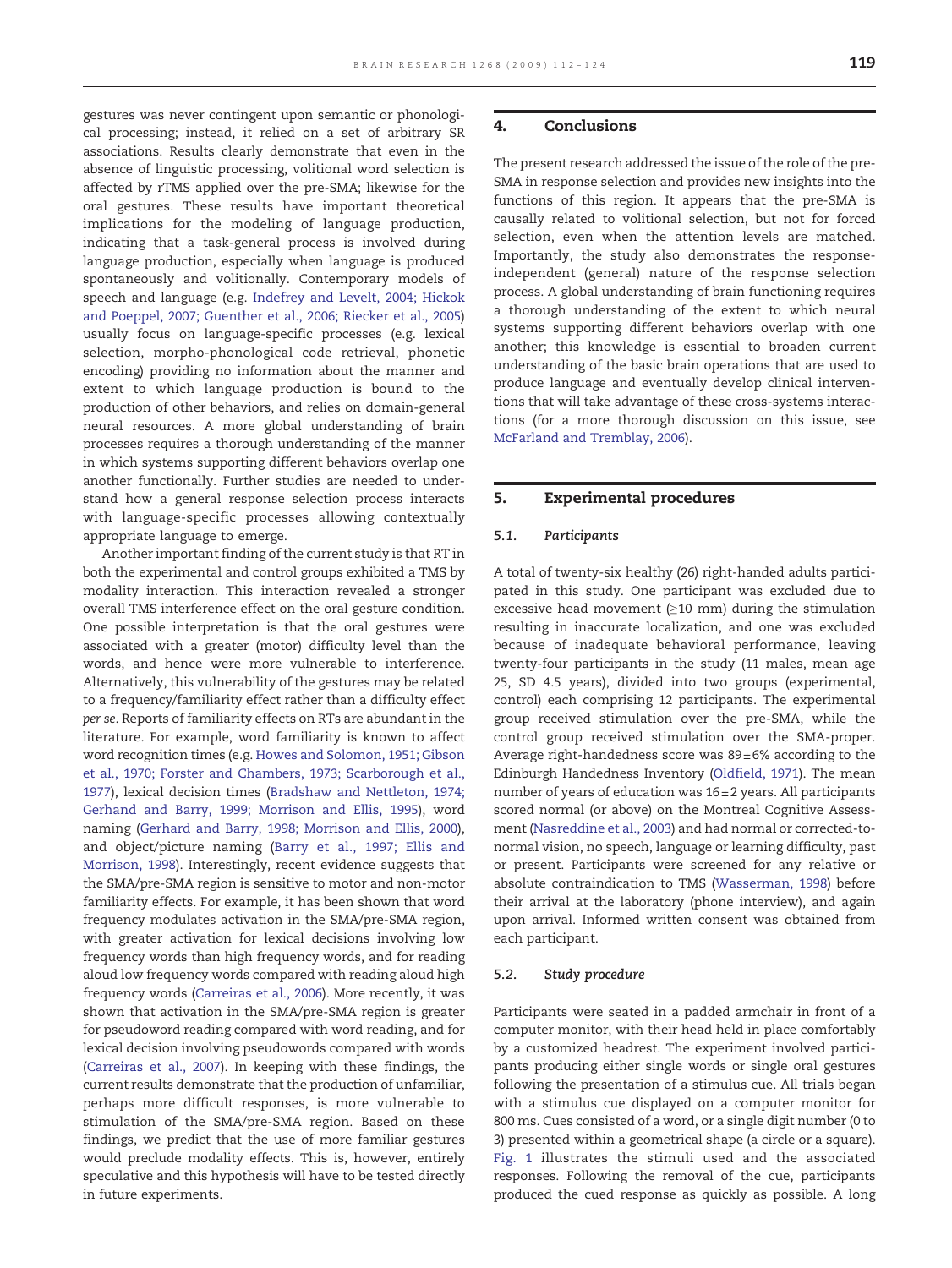inter-trial interval  $(6.5 \pm 1.5 \text{ s})$  was chosen to allow participants enough time to respond, and to preclude carry-over effects.

Words and oral gestures were produced under three different conditions controlling for selection, attention level, and number of response alternative: a three-alternative low-attention forced selection condition (baseline), a threealternative high-attention forced selection condition (forced choice) and a three-alternative high-attention volitional selection condition (volitional). In the baseline condition, the cue was the required response (word or oral gesture). For example, the word WOOD cued the production of the word WOOD, and the word WHISTLE cued whistling. Responses in the baseline condition are unambiguously specified by the cue, and selection required minimal attention. This task was chosen as the baseline because previous results have demonstrated that forced response selection is not associated with significantly activation in the pre-SMA ([Tremblay and Gracco,](#page-12-0) [2006\)](#page-12-0). For the three-choice high-attention forced condition, a number (1, 2 or 3) was presented within a geometrical shape (a circle or a square). The geometrical shape specified the response modality (word or oral gesture) while the number specified the response within the category. For half the subjects, circles were paired with oral gestures while squares were paired with words. For the other half, the assignments were reversed. For the volitional condition, the number 0 was presented on the screen, within a circle or a square. The circle or square specified the category (word or oral gesture) while the 0 specified that any of the responses within the category could be chosen. Participants were asked to respond as spontaneously as they could on the volitional selection trials. The high-attention forced and volitional conditions differed only along one dimension, the selection mode; all other aspects of the tasks were comparable: the working memory load, the required attention level (sustained), the motor planning and motor output and the complexity of the visual stimuli used. The presentation of the conditions was pseudo randomized. The same experimental condition never occurred on more than two consecutive trials.

This experimental design resulted in twelve conditions (i.e. three selection modes\*two response modalities\*two stimulation intensities (TMS, sham)), which were pseudo randomly presented within eight blocks of sixty trials each, resulting in a total of four hundred eighty trials (240 TMS and 240 sham), resulting in forty trials per condition. To avoid fatigue and prevent overheating of the stimulator, 5–10 min breaks were inserted in between each block. Stimulation never occurred on more than three consecutive trials.

### 5.3. Stimuli and responses

To accommodate the native language of the participants, we constructed two sets of comparable words, one in French and one in English. All participants were native speaker of one of these languages. The words were all highly familiar and none of the oral gestures was novel to any of the participants. The words and oral gestures were matched on several dimensions: each response was short, articulated mainly with the lips, and required the production of a words or an audible noise (oral gesture) with the same articulator and using a related action. For example, the word "wood" was paired with

a whistle since each requires bilateral protrusion of the lips. [Table 1](#page-3-0) presents the characteristics for the words and oral gestures.

#### 5.4. Electromyographic (EMG) and acoustic recordings

Muscle activity was obtained from surface electrodes (10 mm diameter) placed over the first dorsal interosseous (FDI) muscle of the right hand and the upper and lower lip muscles. The FDI recording was used to determine each participant's resting motor threshold (RMT) while the lip muscle activity was used to ensure that the stimulation did not induced motor evoked potentials during the experiment. The EMG signals were band-passed filtered (30 Hz to 3 KHz), digitized at 10 KHz with 12-bit precision onto a lab computer for offline analysis.

A unidirectional condenser microphone (Sennheiser, Wedemark, Germany) was used to record participants' responses (words and oral gestures). The acoustic signal was pre-amplified, digitized at 44 KHz with 16-bit precision and stored on an Apple Imac G5 computer for offline analysis. The acoustic recordings were used to calculate participants' accuracy and reaction times (RTs).

#### 5.5. TMS

#### 5.5.1. MRI acquisition and co-registration

A high-resolution T1-weighted MRI scan was obtained for all participants. For fourteen (14) participants, an MRI scan was acquired on a 1.5 T Siemens Vision scanner (matrix  $256 \times 256$  mm, 176 slices,  $1 \times 1 \times 1$  mm, no gap) at the Montreal Neurological Institute. The remaining 10 participants were scanned with a 3 T Siemens Trio scanner (same acquisition parameters) as part of another research protocol from our laboratory. Although the higher field strength of a 3 T scanner compared with 1.5 T scanner provides significantly greater signal-to-noise (e.g. [Schick, 2005\)](#page-12-0), and therefore better spatial resolution (for a review of the advantages of 3 T vs. 1.5 T, see for example [Willinek and Schild, 2008](#page-12-0)), it is nevertheless possible to acquire good quality structural MRI images of the brain with a 1.5 T scanner. Moreover, it has been shown that MRI field strength (0.5 vs. 1.5 T) does not correlate with localization accuracy ([Kondziolka et al., 1992\)](#page-11-0). More recently, [Scheid et al.](#page-12-0) [\(2007\)](#page-12-0) have shown that although 3 T scanner provides superior images, both 1.5 and 3 T scanner are capable of detecting traumatic microbleeds in the brain ([Scheid et al., 2007\)](#page-12-0). Finally, gray-to-white matter contrasts on T1-weighted images appear to be better at 1.5 than 3 T [\(Schmitz et al., 2005\)](#page-12-0). Hence, despite an overall inferior spatial resolution at 1.5 T, it is nevertheless possible to obtain good quality structural data at both signal strengths. In line with the literature, we were able to localize the supplementary motor area in each participant, regardless of the scanner that was used (1.5 T or 3 T).

Once obtained the anatomical MRI was incorporated into BrainSight TMS (Rogue Research) to guide coil placement. For each participant, an MRI-to-head co-registration was performed using Brainsight software (Rogue Research, Montreal, Canada). The position of three anatomical landmarks (tip of the nose, bridge of the nose, superior-lateral edge of the tragus of left and right ears), previously identified on participant's MRI, was assessed using an infrared tracking system (Polaris,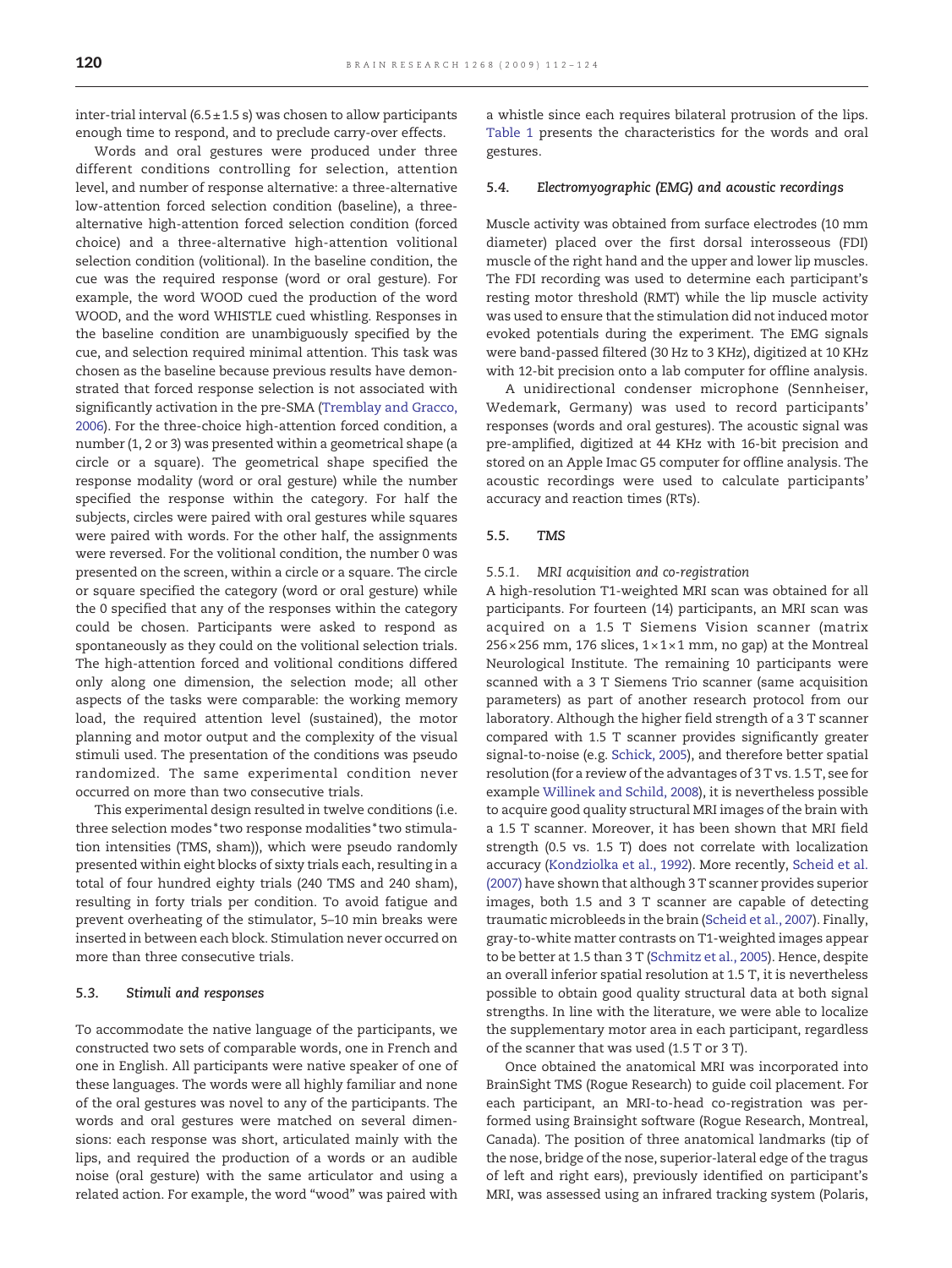Northern Digital, Waterloo, Canada). Upon successful coregistration, infrared tracking was used to monitor the position of the coil with respect to the participant's brain.

# 5.5.2. Resting motor threshold (RMT)

For all TMS stimulation, a 70-mm figure-of-eight coil was used, which was driven by a high-speed magnetic stimulator producing short duration biphasic pulses (Magstim Rapid 1400, Wales, U.K.). The stimulator was controlled through Presentation software (Neurobehavioral Research) installed on a Dell Precision M60 laptop computer connected to the Magstim Rapid unit through a NIDAQ DIO card (National Instruments, Austin, TX, USA).

For the determination of each subject's RMT, the TMS coil was placed over the participant's left motor cortex hand area with the coil held tangentially to the skull, with the handle pointing posterior and down. Single pulses were delivered to the motor cortex, with the intensity of the stimulation adjusted until a muscle evoked potential (MEP) in the right hand was observed on the EMG recording in 5 out of 10 trials with an amplitude of at least 50  $\mu$ V [\(Rossini et al., 1994\)](#page-12-0). The location of the stimulation was adjusted to locate the maximally excitable hand area.

### 5.5.3. rTMS stimulation

The intensity of the stimulation was set at 110% of subjects' RMT, which ranged from 55–78% of the output capacity of the stimulator, with a mean of 64%. The coordinates of stimulation sites were determined individually for each participant using Brainsight TMS (Rogue Research, Montreal, Canada) software. First, we identified, on subjects' anatomical MRI, the anterior commissure and a vertical line passing through this point was drawn (i.e. the VAC line). For the experimental (pre-SMA) group, we selected a point that was approximately 10 mm anterior to this line, on the medial most portion of the left superior frontal gyrus. The mean coordinates, in MNI space, were –4 9 55 (Talairach: –4 11 50)<sup>1</sup>. This stimulation site was based on previous results from our laboratory ([Tremblay](http://dx.doi.org/doi:10.1016/j.cortex.2009.03.003) [and Gracco, in press\)](http://dx.doi.org/doi:10.1016/j.cortex.2009.03.003), showing strong pre-SMA activation 10 mm anterior to the VAC line in the medial frontal gyrus associated with the selection verbal motor responses. For the control group (SMA-proper), the stimulation site was located approximately midway between the VAC line and the anterior edge of the precentral gyrus, on the medial most portion of the superior frontal gyrus. The mean coordinates, in MNI space, were −3 −13 59 (Talairach: −3 −10 55), thus leading to an average of 2.2 cm between the stimulation sites. The location of these two SMA stimulation sites is illustrated in [Fig. 1.](#page-2-0) It should be noted that these SMA locations are consistent with published anatomical representations of the face muscles within the pre-SMA and SMA-proper (Picard and Strick, 1996).

Stimulation was applied in trains of five pulses delivered at a rate of 10 Hz for 0.4 s Stimulation started 200 ms after the beginning of the trial, corresponding to the response prepara-

tion interval. This time-window was selected based on the meta-analysis of language experiments conducted by [Indefrey](#page-11-0) [and Levelt \(2004\)](#page-11-0). In the sham trials (control trials), a taperecorded sample of the stimulator clicking sound was presented through small computer speakers located close to the participant to control for the TMS noise. Each trial was followed by 7-second  $(\pm 1 \text{ s})$  inter-trial interval. This long intertrial interval was chosen to allow participants to respond, and to prevent any carry-over effect from the stimulation.

Each participant received 1200 pulses during the whole session, which lasted approximately 3 h. During the experiment, the coil was held tangentially to the skull, with the handle pointing backwards and secured by a system of multijoint clamps (Rogue Research, Montreal, CAN). The coil position was monitored online and adjusted following any head movements resulting in displacement of more than 2 mm in any direction.

#### 5.6. Data analysis

#### 5.6.1. Response accuracy

The acoustic recordings were evaluated and transcribed by a research assistant naïve to the study. The percentage of errors was calculated for each experimental condition for each subject. Errors included both misses (no response) and incorrect responses, including the production of a word instead of an oral gesture or vice versa, or the production of the incorrect word or oral gesture. This second type of error only occurred in the forced choice condition.

# 5.6.2. Volitional response generation

For each participant, the frequency distributions of the words and the oral gestures in the volitional selection condition were examined to determine whether it was contingent upon the presence of TMS. In order to test the null hypothesis  $(H_0)$  of no relationship between stimulation level and response distribution, we used 2⁎3 contingency (chi-square) analyses with TMS level (Sham, TMS) and response (word1, word2, word3; gesture1, gesture2, gesture3) as the variables. This analysis was performed separately for the words and the oral gestures, at the group level. In order to assess whether the group results really reflected the individual patterns, the same analysis was also run at the single subject level.

#### 5.6.3. Reaction time

The reaction time was defined as the time from the stimulus offset to the onset of the subject's response. Response onsets were identified manually from the acoustic signal using MATLAB® (The MathWorks Inc., Natick, MA, USA), but blindly to the experimental condition. RTs that were three standard deviations above or below the mean for each participant and each condition were removed from the analysis. Incorrect responses and misses were also excluded from the RT analysis. Data were then entered in a three-way factorial ANOVA with repeated measurements (rANOVA) using SPSS 16 (SPSS Inc., Chicago, IL). The factors were the selection MODE (baseline, forced, volitional), the TASK (words, oral gestures) and the TMS level (TMS, sham). Each group was analyzed separately. Bonferroni corrected two-tailed paired t-tests were used for post hoc comparisons.

 $^{\rm 1}$  The conversion of MNI to Talairach coordinates was obtained using a non-linear coordinate transformation Matlab routine (mni2tal.m) available freely at http://imaging.mrc-cbu.cam.ac.uk/ downloads/MNI2tal/mni2tal.m. These coordinates are only an approximation of Talairach coordinates.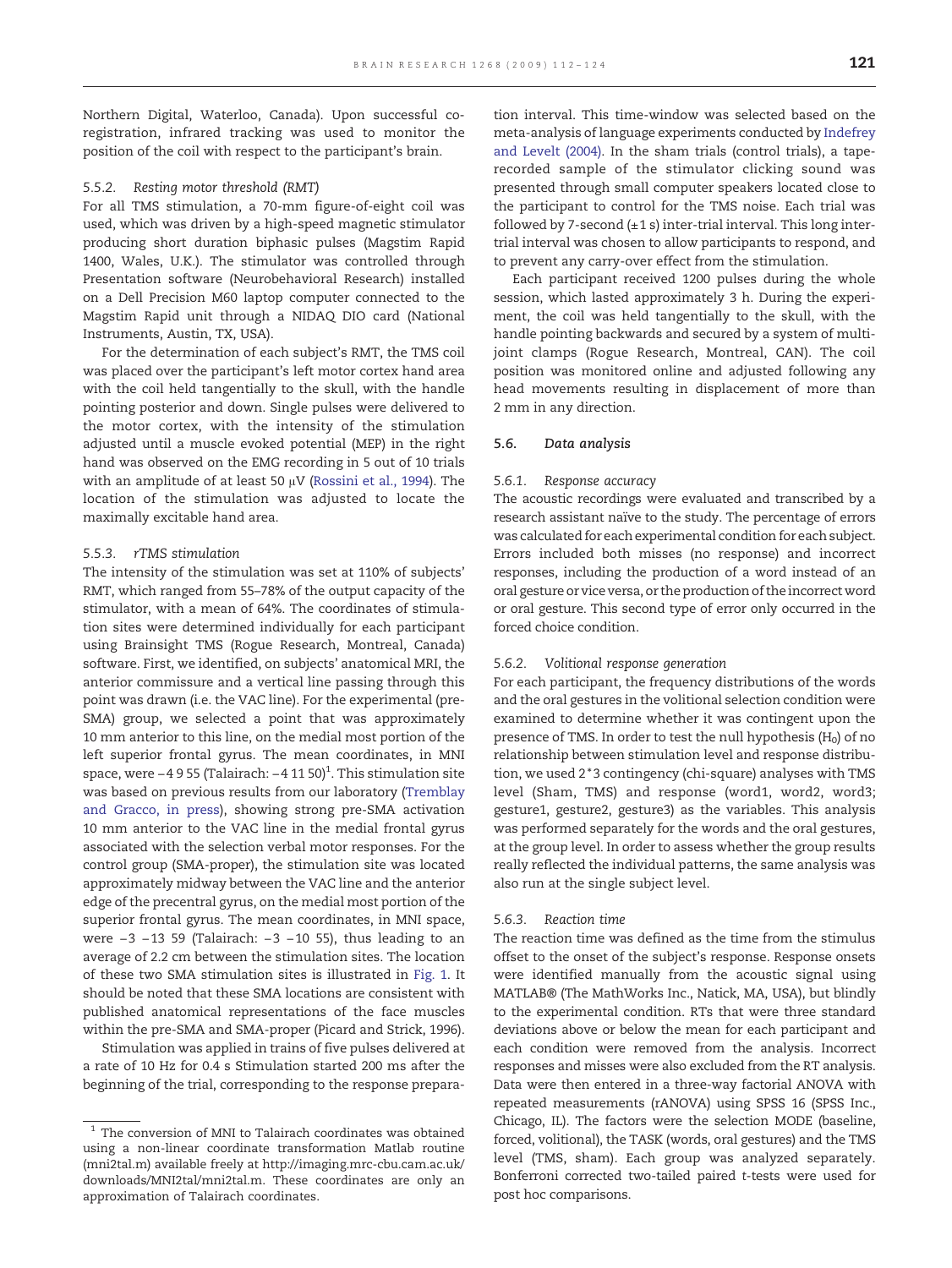# Acknowledgments

We would like to acknowledge Laura Lewis and Marc Sato for their help collecting the data, Douglas Shiller for helping develop MATLAB tools to analyze the reaction time data, and the reviewers for their comments on previous versions of this manuscript. We are also grateful to Isabelle Deschamps for her comments on a previous version of this manuscript, and to all the participants. This work was supported by a Canada Graduate Scholarship to P. Tremblay from the Canadian Institute of Health Research (CIHR), and from research grants to V. Gracco from the Natural Science and Engineering Research Council of Canada (NSERC) and the Center for Research on Language on Language, Mind and Brain (CRLMB).

# Appendix A. Supplementary data

Supplementary data associated with this article can be found, in the online version, at [doi:10.1016/j.brainres.2009.02.076](http://dx.doi.org/doi:10.1016/j.brainres.2009.02.076).

#### R E F E R E N C E S

- Abrahams, S., Goldstein, L.H., Simmons, A., Brammers, M.J., Williams, S.C.R., Giampietro, V.P., Andrew, C.M., Leigh, P.N., 2003. Functional magnetic resonance imaging of verbal fluency and confrontation naming using compressed image acquisition to permit overt responses. Hum. Brain Mapp. 20, 29–40.
- Akkal, D., Dum, R.P., Strick, P.L., 2007. Supplementary motor area and presupplementary motor area: targets of basal ganglia and cerebellar output. J. Neurosci. 27, 10659–10673.
- Alario, F.X., Chainay, H., Lehericy, S., Cohen, L., 2006. The role of the supplementary motor area (SMA) in word production. Brain Res. 1076, 129–143.
- Barry, C., Morrison, C.M., Ellis, A.W., 1997. Naming the Snodgrass and Vanderwalt pictures: effects of age of acquisition, frequency, and name agreement. Quarterly Journal of Experimental Psychology: Human Experimental Psychology 50A, 560–585.
- Bates, J.F., Goldman-Rakic, P.S., 1993. Prefrontal connections of medial motor areas in the rhesus monkey. J. Comp. Neurol. 336, 211–228.
- Basho, S., Palmer, E.D., Rubio, M.A., Wulfeck, B., Müller, R., 2007. Effects of generation mode in fMRI adaptations of semantic fluency: paced production and overt speech. Neuropsychologia 45, 1697–1706.
- Blank, S.C., Scott, S.K., Murphy, K., Warburton, E., Wise, R.J., 2002. Speech production: Wernicke, Broca and beyond. Brain 125, 1829–1838.
- Blacker, D., Byrnes, M.L., Mastaglia, F.L., Thickbroom, G.W., 2006. Differential activation of frontal lobe areas by lexical and semantic language tasks: a functional magnetic resonance imaging study. J. Clin. Neurosci. 13, 91–95.
- Botvinick, M., Nystrom, L.E., Fissell, K., Carter, C.S., Cohen, J.D., 1999. Conflict monitoring versus selection-for-action in anterior cingulate cortex. Nature 402, 179–181.

Bookheimer, S.Y., Zeffiro, T.A., Blaxton, T.A., Gaillard, P.W., Theodore, W.H., 2000. Activation of language cortex with automatic speech tasks. Neurology 55, 1151–1157.

Bradshaw, J., Nettleton, N., 1974. Articulatory interference and the MOWN-DOWN heterophone effect. J. Exp. Psychol. 102, 88–94.

<span id="page-10-0"></span>Braun, A.R., Guillemin, A., Hosey, L., Varga, M., 2001. The neural organization of discourse: an H2 15O-PET study of narrative

production in English and American sign language. Brain 124, 2028–2044.

- Carreiras, M., Mechelli, A., Price, C.J., 2006. Effect of word and syllable frequency on activation during lexical decision and reading aloud. Hum. Brain Mapp. 27, 963–972.
- Carreiras, M., Mechelli, A., Estevez, A., Price, C.J., 2007. Brain activation for lexical decision and reading aloud: two sides of the same coin? J. Cogn. Neurosci. 19, 433–444.
- Chainay, H., Francois-Xaxier, A., Alexandre, K., Hugues, D., Laurent, C., Emmanuelle, V., Stephane, L., 2009. Motor and language deficits before and after surgical resection of mesial frontal tumour. Clinical Neurology and Neurosurgery 111, 39–46.
- Chung, G.H., Han, Y.M., Jeong, S.H., Jack Jr., C.R., 2005. Functional heterogeneity of the supplementary motor area. AJNR Am. J. Neuroradiol. 26, 1819–1823.
- Cohen, J. 1988. Statistical Power Analysis for the Behavioral Sciences, second ed. Lawrence Erlbaum Associates.
- Crosson, B., Sadek, J.R., Maron, L., Gökçay, D., Mohr, C., Auerbach, E.J., Freeman, A.J., Leonard, C.M., Briggs, R.W., 2001. Relative shift in activity from medial to lateral frontal cortex during internally versus externally guided word generation. J. Cogn. Neurosci. 13, 272–283.
- Deblieck, C., Pesenti, G., Scifo, P., Fazio, F., Bricolo, E., Lo Russo, G., Scialfa, G., Cossu, M., Bottini, G., Paulesu, E., 2003. Preserved functional competence of perilesional areas in drug-resistant epilepsy with lesion in supplementary motor cortex: fMRI and neuropsychological observations. Neuroimage 20, 2225–2234.
- Deiber, M.P., Ibanez, V., Sadato, N., Hallett, M., 1996. Cerebral structures participating in motor preparation in humans: a positron emission tomography study. J. Neurophysiol. 75, 233–247.
- Derrfuss, J., Brass, M., von Cramon, D.Y., 2004. Cognitive control in the posterior frontolateral cortex: evidence from common activations in task coordination, interference control, and working memory. Neuroimage 23, 604–612.
- Donohue, S.E., Wendelken, C., Bunge, S.A., 2008. Neural correlates of preparation for action selection as a function of specific task demands. J. Cogn. Neurosci. 20, 694–706.
- Dum, R.P., Strick, P.L., 1991. The origin of corticospinal projections from the premotor areas in the frontal lobe. J. Neurosci. 11, 667–689.
- Etard, O., Mellet, E., Papathanassiou, D., Benali, K., Houde, O., Mazoyer, B., Tzourio-Mazoyer, N., 2000. Picture naming without Broca's and Wernicke's area. Neuroreport 11, 617–622.
- Ellis, A.W., Morrison, C.M., 1998. Real age-of-acquisition effects in lexical retrieval. J. Exp. Psychol. Learn. Mem. Cogn. 24, 515–523.
- Fan, J., Kolster, R., Ghajar, J., Suh, M., Knight, R.T., Sarkar, R., McCandliss, B.D., 2007. Response anticipation and response conflict: an event-related potential and functional magnetic resonance imaging study. J. Neurosci. 27, 2272–2282.
- Fiez, J.A., Balota, D.A., Raichle, M.E., Petersen, S.E., 1999. Effects of lexicality, frequency, and spelling-to-sound consistency on the functional anatomy of reading. Neuron 24, 205–218.
- Fontaine, D., Capelle, L., Duffau, H., 2002. Somatotopy in the supplementary motor area: evidence from correlation of the extent of surgical resection with the clinical patterns of deficit. Neurosurgery 50, 297–303.
- Forster, K.I., Chambers, S.M., 1973. Lexical access and naming time. J. Verbal Learn. Verbal Behav. 12, 627–635.
- Gerhard, S., Barry, C., 1998. Word frequency effects in oral reading are not merely age-of-acquisition effects in disguise. J. Exp. Psychol. 24, 267–283.
- Gerhand, S., Barry, C., 1999. Age of acquisition and frequency effects in speeded word naming. Cognition 73, B27–B36.
- Geyer, S., Matelli, M., Luppino, G., Schleicher, A., Jansen, Y., Palomero-Gallagher, N., Zilles, K., 1998. Receptor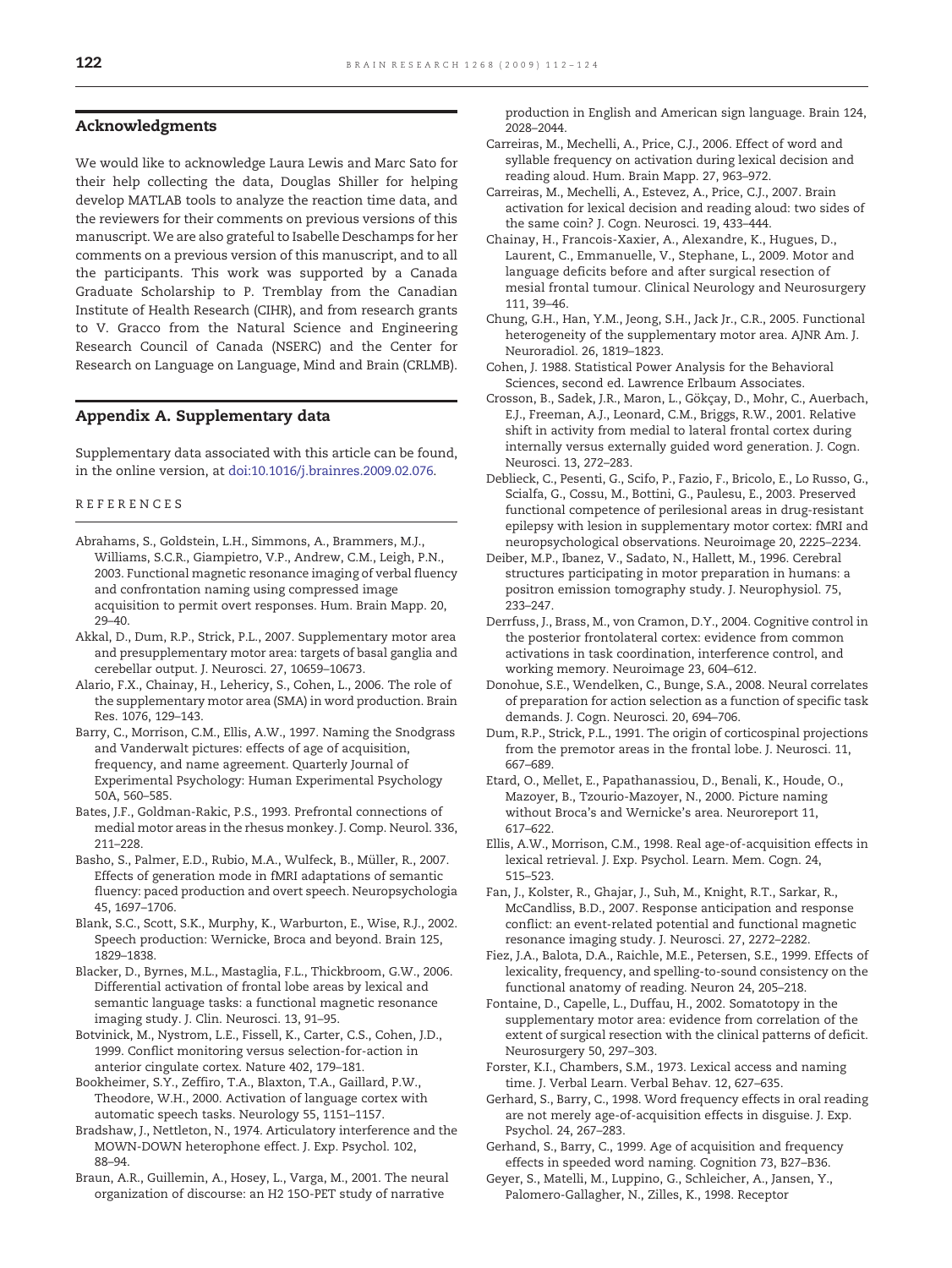autoradiographic mapping of the mesial motor and premotor cortex of the macaque monkey. J. Comp. Neurol. 397, 231–250.

- Gibson, E.J., Shurcliff, A., Yonas, A., 1970. Utilization of spelling patterns by deaf and hearing subjects. In: Levin, H., Williams, J.P. (Eds.), Basic studies on reading. Basic Books, New York.
- Goldberg, G., 1985. Supplementary motor area structure and function: review and hypothesis. Behav. Brain Sci. 8, 567–616.
- Gowen, E., Miall, R.C., 2007. Differentiation between external and internal cuing: an fMRI study comparing tracing with drawing. Neuroimage 36, 396–410.
- Guenther, F.H., Ghosh, S.S., Tourville, J.A., 2006. Neural modeling and imaging of the cortical interactions underlying syllable production. Brain Lang. 96, 280–301.
- Haller, S., Radue, E.W., Erb, M., Grodd, W., Kircher, T., 2005. Overt sentence production in event-related fMRI. Neuropsychologia 43, 807–814.
- Hadland, K.A., Rushworth, M.F., Passingham, R.E., Jahanshahi, M., Rothwell, J.C., 2001. Interference with performance of a response selection task that has no working memory component: an rTMS comparison of the dorsolateral prefrontal and medial frontal cortex. J. Cogn. Neurosci. 13, 1097–1108.
- Hickok, G., Poeppel, D., 2007. The cortical organization of speech processing. Nat. Rev. Neurosci. 8, 393–402.
- Howes, D.H., Solomon, R.L., 1951. Visual duration threshold as a function of word-probability. J. Exp. Psychol. 41, 401–410.
- Hyder, F., Phelps, E.A., Wiggins, C.J., Labar, K.S., Blamire, A.M., Shulman, R.G., 1997. "Willed action": a functional MRI study of the human prefrontal cortex during a sensorimotor task. Proc. Natl. Acad. Sci. U.S.A. 94, 6989–6994.
- Inase, M., Tokuno, H., Nambu, A., Akazawa, T., Takada, M., 1999. Corticostriatal and corticosubthalamic input zones from the presupplementary motor area in the macaque monkey: comparison with the input zones from the supplementary motor area. Brain Res. 33, 191–201.
- Indefrey, P., Levelt, W.J.M., 2004. The spatial and temporal signatures of word production components. Cognition 92, 101–144.
- Jahanshahi, M., Dirnberger, G., 1999. The left dorsolateral prefrontal cortex and random generation of responses: studies with transcranial magnetic stimulation. Neuropsychologia 37, 181–190.
- Kemeny, S., Ye, F.Q., Birn, R., Braun, A.R., 2005. Comparison of continuous overt speech fMRI using BOLD and arterial spin labeling. Hum. Brain Mapp. 24, 173–183.
- Kemeny, S., Xu, J., Park, G.H., Hosey, L.A., Wettig, C.M., Braun, A.R., 2006. Temporal dissociation of early lexical access and articulation using a delayed naming task—an fMRI study. Cereb. Cortex 16, 587–595.
- Kennerley, S.W., Sakai, K., Rushworth, M.F., 2004. Organization of action sequences and the role of the pre-SMA. J. Neurophysiol. 91, 978–993.
- Kondziolka, D., Dempsey, P.K., Lunsford, L.D., Kestle, J.R., Dolan, E.J., Kanal, E., Tasker, R.R., 1992. A comparison between magnetic resonance imaging and computed tomography for stereotactic coordinate determination. Neurosurgery 30, 402–406 discussion 406–7.
- Lau, H.C., Rogers, R.D., Ramnani, N., Passingham, R.E., 2004. Willed action and attention to the selection of action. Neuroimage 21, 1407–1415.
- Lau, H., Rogers, R.D., Passingham, R.E., 2006. Dissociating response selection and conflict in the medial frontal surface. Neuroimage 29, 446–451.
- Lu, M.T., Preston, J.B., Strick, P.L., 1994. Interconnections between the prefrontal cortex and the premotor areas in the frontal lobe. J. Comp. Neurol. 341, 375–392.
- <span id="page-11-0"></span>Luppino, G., Matelli, M., Camarda, R.M., Gallese, V., Rizzolatti, G., 1991. Multiple representations of body movements in mesial area 6 and the adjacent cingulate cortex: an intracortical

microstimulation study in the macaque monkey. J. Comp. Neurol. 311, 463–482.

- Luppino, G., Matelli, M., Camarda, R., Rizzolatti, G., 1993. Corticocortical connections of area F3 (SMA-proper) and area F6 (pre-SMA) in the macaque monkey. J. Comp. Neurol. 338, 114–140.
- Luppino, G., Rizzolatti, G., 2000. The organization of the frontal motor cortex. News Views 15, 219–224.
- McFarland, D.H., Tremblay, P., 2006. Clinical implications of cross-system interactions. Semin. Speech Lang. 27, 300–309.
- Mars, R.B., Piekema, C., Coles, M.G., Hulstijn, W., Toni, I., 2007. On the programming and reprogramming of actions. Cereb. Cortex 17, 2972–2979.
- Matelli, M., Luppino, G., Rizzolatti, G., 1991. Architecture of superior and mesial area 6 and the adjacent cingulate cortex in the macaque monkey. J. Comp. Neurol. 311, 445–462.
- Matelli, M., Luppino, G., 1996. Thalamic input to mesial and superior area 6 in the macaque monkey. J. Comp. Neurol. 372, 59–87.
- Mendez, M.F., 2004. Aphemia-like syndrome from a right supplementary motor area lesion. Clin. Neurol. Neurosurg. 106, 337–339.
- Moll, J., de Oliveira-Souza, R., Moll, F.T., Bramati, I.E., Andreiuolo, P.A., 2002. The cerebral correlates of set-shifting: an fMRI study of the trail making test. Arq. Neuropsiquiatr. 60, 900–905.
- Morrison, C.M., Ellis, A.W., 1995. Roles of word frequency and age of acquisition in word naming and lexical decision. J. Exp. Psychol. Learn. Mem. Cogn. 21, 116–133.
- Morrison, C.M., Ellis, A.W., 2000. Real age of acquisition effects in word naming and lexical decision. Br. J. Psychol. 91 (Pt. 2), 167–180.
- Morecraft, R.J., Louie, J.L., Herrick, J.L., Stilwell-Morecraft, K.S., 2001. Cortical innervation of the facial nucleus in the non-human primate: a new interpretation of the effects of stroke and related subtotal brain trauma on the muscles of facial expression. Brain 124, 176–208.
- Muakkassa, K.F., Strick, P.L., 1979. Frontal lobe inputs to primate motor cortex: evidence for four somatotopically organized 'premotor' areas. Brain Res. 177, 176–182.
- Mueller, V.A., Brass, M., Waszak, F., Prinz, W., 2007. The role of the preSMA and the rostral cingulate zone in internally selected actions. Neuroimage 37, 1354–1361.
- Nachev, P., Rees, G., Parton, A., Kennard, C., Husain, M., 2005. Volition and conflict in human medial frontal cortex. Curr. Biol. 15, 122–128.
- Nasreddine, Z.S., Chertkow, H., hillips, N., Bergman, H., Whitehead, V., 2003. Sensitivity and specificity of the Montreal Cognitive Assessment (MoCA) for detection of mild cognitive deficits. Can. J. Neurol. Sci. 30.
- Oldfield, R.C., 1971. The assessment and analysis of handedness: the Edinburgh inventory. Neuropsychologia 9, 97–113.
- Pai, M.C., 1999. Supplementary motor area aphasia: a case report. Clin. Neurol. Neurosurg. 101, 29–32.
- Palmer, E.D., Rosen, H.J., Ojemann, J.G., Buckner, R.L., Kelley, W.M., Petersen, S.E., 2001. An event-related fMRI study of overt and covert word stem completion. Neuroimage 14, 182–193.
- Penfield, W., Welch, K., 1951. The supplementary motor area of the cerebral cortex; a clinical and experimental study. AMA Arch. Neurol. Psychiatry 66, 289–317.
- Persson, J., Sylvester, C.Y., Nelson, J.K., Welsh, K.M., Jonides, J., Reuter-Lorenz, P.A., 2004. Selection requirements during verb generation: differential recruitment in older and younger adults. Neuroimage 23, 1382–1390.
- Peraud, A., Meschede, M., Eisner, W., Ilmberger, J., Reulen, H.J., 2002. Surgical resection of grade II astrocytomas in the superior frontal gyrus. Neurosurgery 50, 966–975.